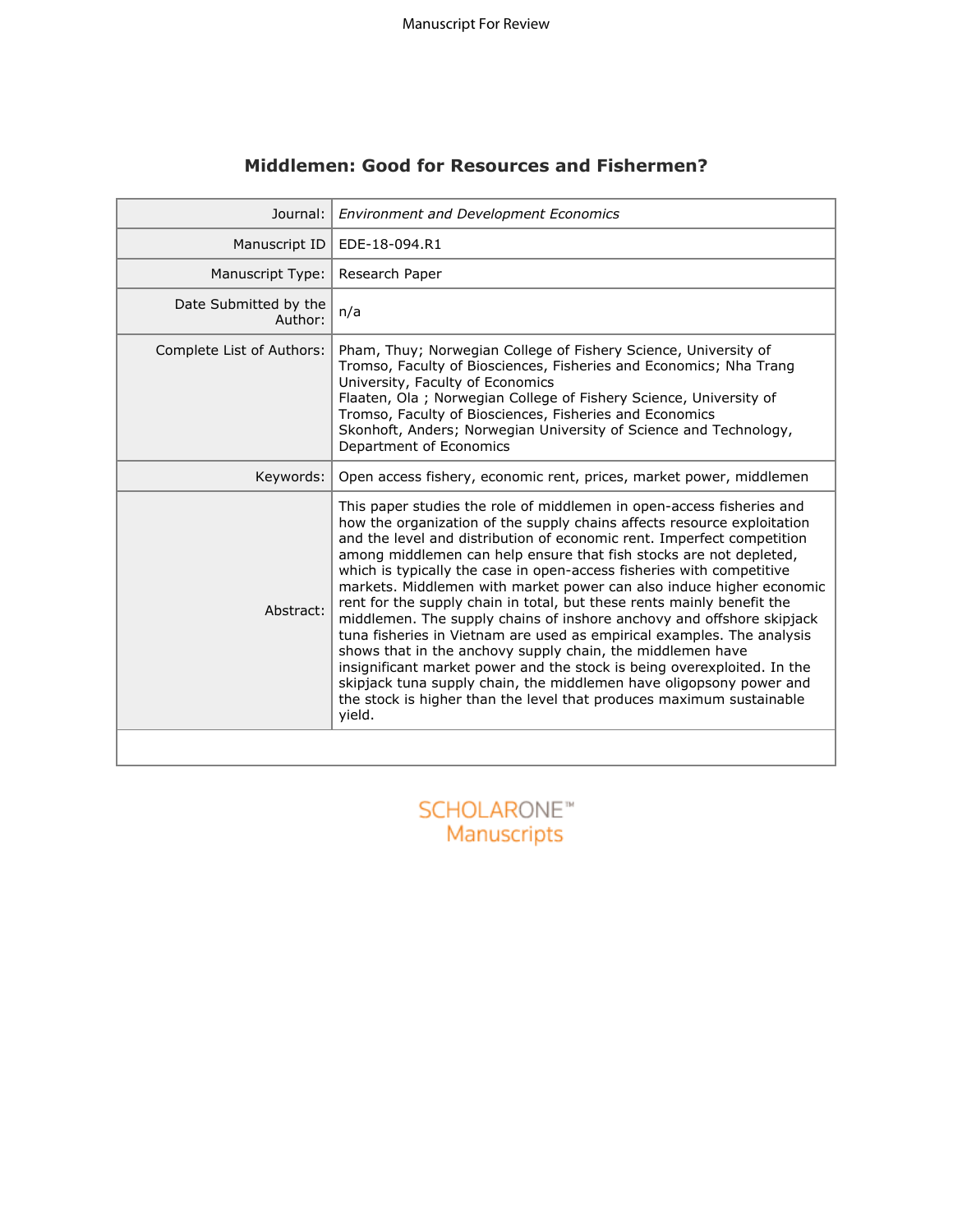# **Middlemen: Good for Resources and Fishermen?**

Phạm Thị Thanh Thủy<sup>12\*</sup>, Ola Flaaten<sup>1</sup>, Anders Skonhoft<sup>3</sup> <sup>1</sup>Norwegian College of Fishery Science, University of Tromsø – The Arctic University of Norway

<sup>2</sup>Faculty of Economics, University of Nha Trang, Vietnam

<sup>3</sup> Department of Economics, Norwegian University of Science and Technology

\*Corresponding author. Email: thanh.thuy@uit.no

**Abstract** This paper studies the role of middlemen in open-access fisheries and how the organization of the supply chains affects resource exploitation and the level and distribution of economic rent. Imperfect competition among middlemen can help ensure that fish stocks are not depleted, which is typically the case in open-access fisheries with competitive markets. Middlemen with market power can also induce higher economic rent for the supply chain in total, but these rents mainly benefit the middlemen. The supply chains of inshore anchovy and offshore skipjack tuna fisheries in Vietnam are used as empirical examples. The analysis shows that in the anchovy supply chain, the middlemen have insignificant market power and the stock is being overexploited. In the skipjack tuna supply chain, the middlemen have oligopsony power and the stock is higher than the level that produces maximum sustainable yield.

**Key words** Open access fishery, economic rent, prices, market power, middlemen.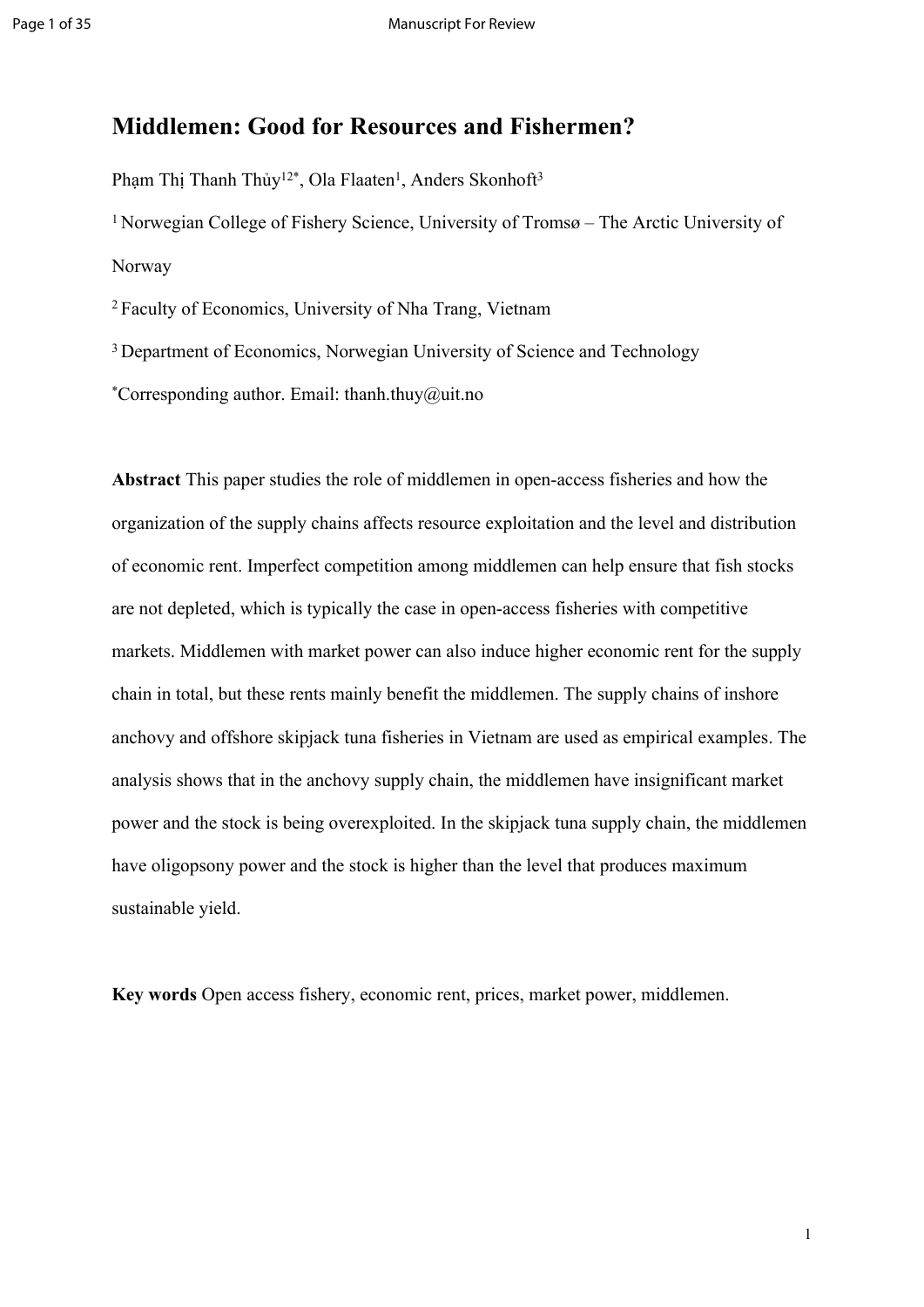### **Introduction**

In many developing countries, fisheries play a vital role in providing income, food and employment. However, the authorities have often little control over the activities. Due to high population growth and few alternative employment opportunities for the fishing population, this has resulted in overfishing in many coastal and ocean areas. The fishery is frequently of the open-access type, and it can be difficult to avoid what Garrett Hardin (1968) called 'the tragedy of the commons'. In this paper, we draw attention to the organization of the fisheries supply chains in general and to the role of middlemen in particular, and we demonstrate that under certain conditions the presence of middlemen may reduce the degree of overfishing and contribute to economic rent creation.

Since the 1960s, various solutions have been proposed to remedy the possible market and management failures of the open-access fisheries. One solution has emphasized the need for government regulation. To manage the resources, the authorities have to define and enforce rules regarding participation, effort use, where and when fishing can take place, and how much can be fished. Taxes can be a part of the solution (Flaaten and Schulz, 2010; Flaaten, 2018). Another solution has been to introduce private property rights to fishing quotas. It is argued that by privatizing rights and making them transferable (ITQ's), incentives for overfishing will be removed (Hannesson, 2000). A third solution favors comanagement, which implies that different stakeholders should take a joint responsibility for managing the resources (Ostrom, 1990).

All three solutions can be difficult to implement, especially in developing countries. The governments may lack resources and capacity to set science-based quotas and to introduce effective measures to regulate fishing. Market-based solutions, such as fishing rights being auctioned off, also require significant monitoring, control and enforcement, and the social costs can be prohibitive high. Similarly, co-management rests on many institutional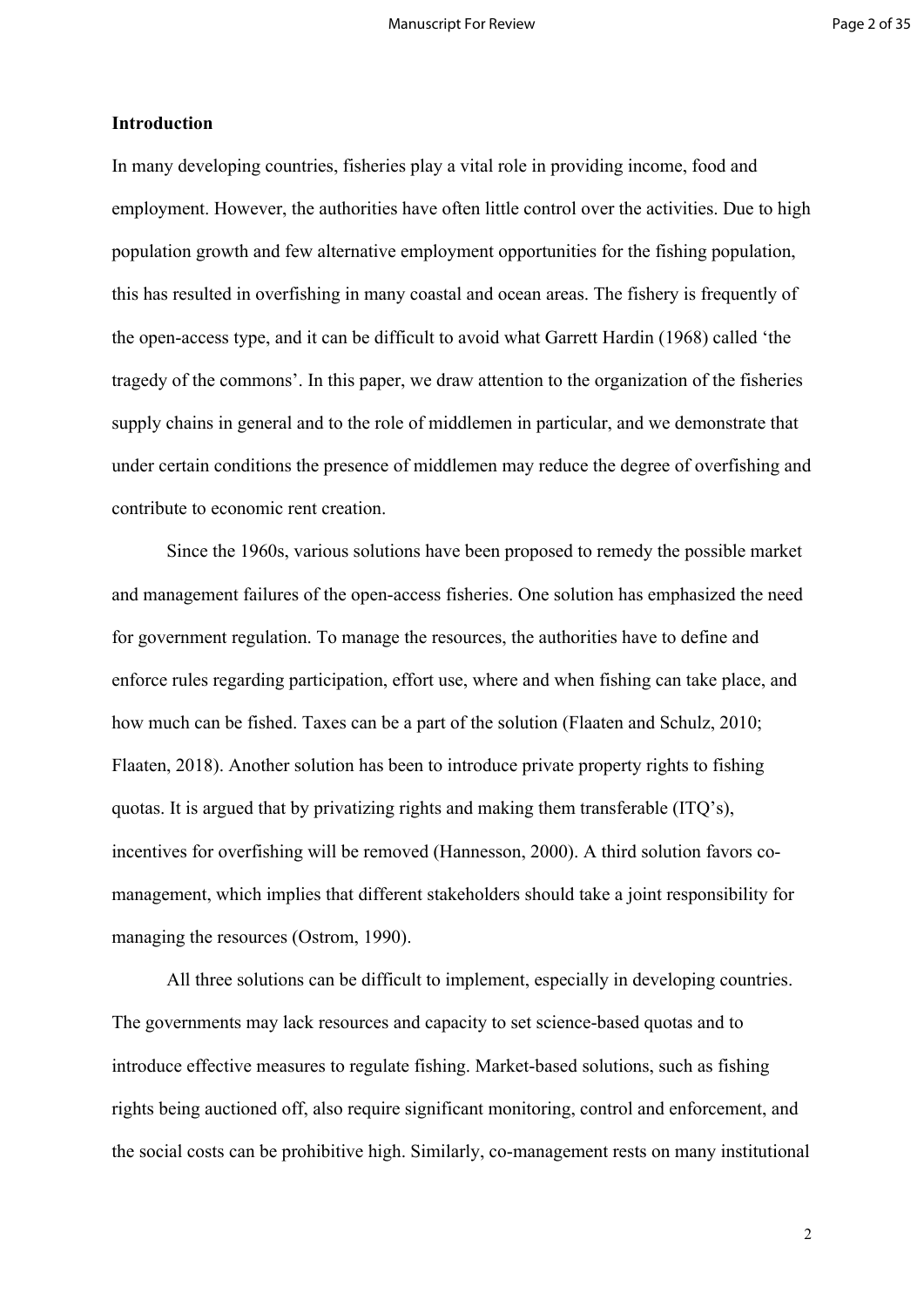#### Page 3 of 35 Manuscript For Review

preconditions that are not present everywhere (Ostrom, 1990, 2009). This raises the question of whether there are other mechanisms that may contribute to sustainable development and combine the goals of resource conservation, economic efficiency and social equity.

It is well known that middlemen abound in the fish trade in many developing countries. Their efficiency and social role has been discussed for decades, and the opinions diverge. Some regard middlemen as purely exploitative and maintain that by bypassing the middlemen, the leakage of benefit would be reduced along the supply chain (Masters, 2008; Frandsen et al., 2009). Others point out that middlemen are indispensable and perform important functions, including selling fish to the processing industry, grading or processing fish themselves, and selling to the world market (Crona et al., 2010; Arya et al., 2015). Additionally, the middlemen reduce the time and effort needed by fishermen to marketing their products. In fact, the fishermen often cannot perform these tasks on their own due to limited education and knowledge in the fields of trade and negotiation. The fishermen may also rely on financial guarantees provided by the middlemen during fishing periods, notably in periods with low catches.

While acknowledging these functions, others again emphasize the power asymmetry between fishermen and middlemen. The fishermen offer a perishable good and have few alternative outlets. They also have limited information about prices, and they often have to accept the price offered by the buyers. Hence, the middlemen can strongly influence the exvessel price, the price that fishermen receive when selling their harvest, and the price in the downstream markets tends to be defined by the price in the upstream markets. Few studies, however, have elaborated on these relationships and analyzed the effects of market structure on resource exploitation and economic rent in fisheries (WTO, 2010).

 In this paper, we take a new look at the role of middlemen as the intermediaries in the fisheries supply chains. What are the economic and biological effects of middlemen in the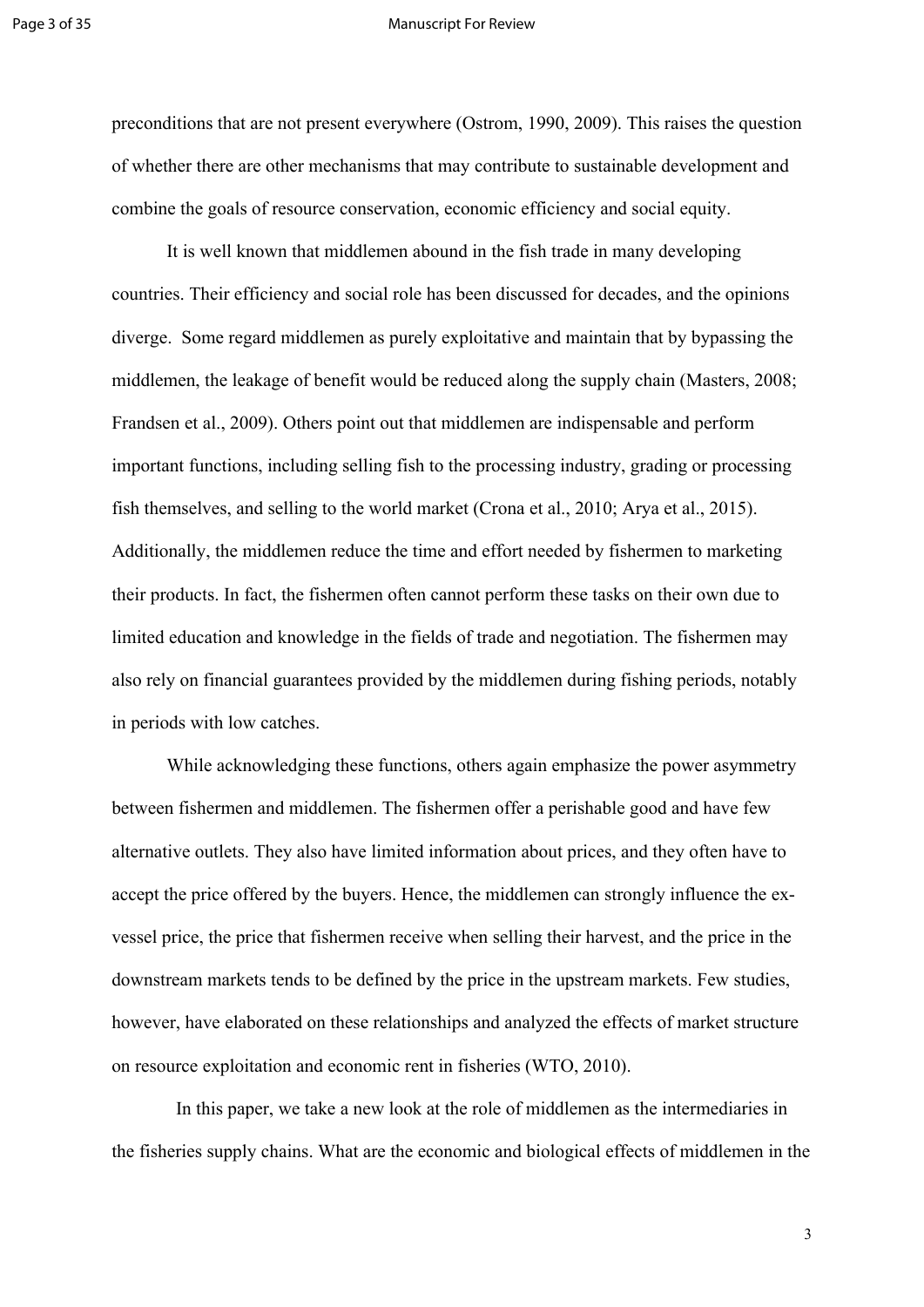supply chains? Given that a first best solution may be unattainable, can the presence of middlemen with market power be a second best solution that may help to achieve a more sustainable management? According to second-best theory, a correction of a market imperfection in one area does not necessarily lead to an improvement in efficiency at the global level (Kronbak et al., 2014). For example, by removing the imperfection associated with the market power of middlemen, which hampers competition in the value chain, the fishing pressure might be increased. This indicates that it is necessary to study the situation and the implications of various measures more in detail. The role of middlemen is seldom accounted for in fisheries governance in developing countries. Three classical studies that discuss the linkages between the harvesting and processing sectors (Crutchfield and Pontecorvo, 1969; Clark and Munro, 1980; Schworm, 1983) all argue that monopsonistic processors may improve efficency of the utilization of a common pool resource. In this paper, we take the analysis one step further by explicitly incorporating the middlemen into the openaccess model. The theoretical discussion considers various market structures at the intermediary level (competitive, oligopsony and monopsony) and also includes heterogeneous fishermen in the harvesting sector. Two case studies from Vietnam elucidate the theoretical discussion.

The findings of the paper demonstrate that middlemen with market power can help protect marine resources from depletion by implicitly "taxing" the harvest, leading to lower ex-vessel price. Therefore, the problem of open-access fisheries, attracting too much fishing effort and dissipating resource rent, may be avoided, fully or partly, when there are middlemen with market power. It transpires that intervention by the government is necessary only if this market power is too weak or too strong. The former may lead to excessive effort and the latter to underutilization of the fishery resources.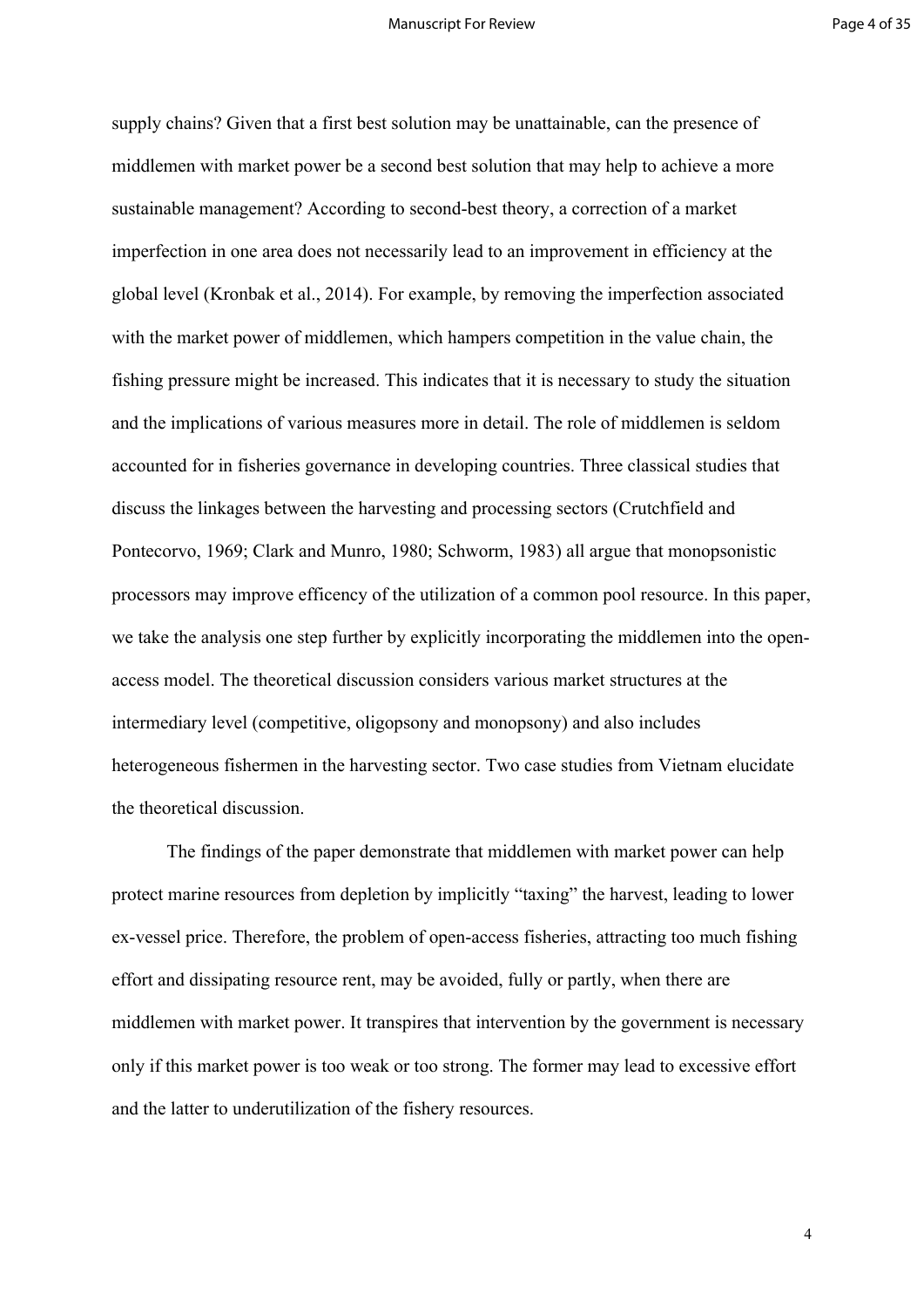#### Page 5 of 35 Manuscript For Review

The remainder of the paper is structured as follows. First, we formulates a basic model of the relationship between the final market price and the ex-vessel price, taking into account the degree of market power among middlemen. Next, the effects on the ex-vessel price, fish stock, and rents of fishermen and middlemen in the supply chain of a price change in the final market are analyzed. In the following section, the theoretical findings are applied to two cases – the supply chains of offshore skipjack tuna (*Thunnus albacares*) and inshore anchovy *(Stolephorus commersonnii, Stolephorus tri, Stolephorus indicus)* in Vietnam. Finally, the main findings are discussed and summarized.

### **The basic model**

The supply chain links the final fish market and the ex-vessel market. In developing countries, there are essentially three market segments that define this supply chain: the first stage market, the intermediary market, and the final stage market. The middlemen receive the final market price for the fish and then offer an ex-vessel price to fishermen. The fishermen and the middlemen are part of an integrated chain of economic functions and linkages across geographic boundaries (Gudmundsson *et al*., 2006; Nielsen, 2006), and both of them are affected by the final market price. The economic interests of fishermen and middlemen may differ, but ultimately their income depends on the consumers' willingness to pay for the fish. In this paper, the point of departure is a pure open-access fishery, which is common in many developing countries. Vessels are, by assumption, heterogeneous, as this is typical in most fisheries, and vessels may vary with respect to labor use and technological characteristics, such as size, engine power, and gear-type (Flaaten, 2018).

In what follows, the natural growth of the fish stock is given by the peak-valued Gompertz-Fox function. This model also yields a shape similar to the backward bending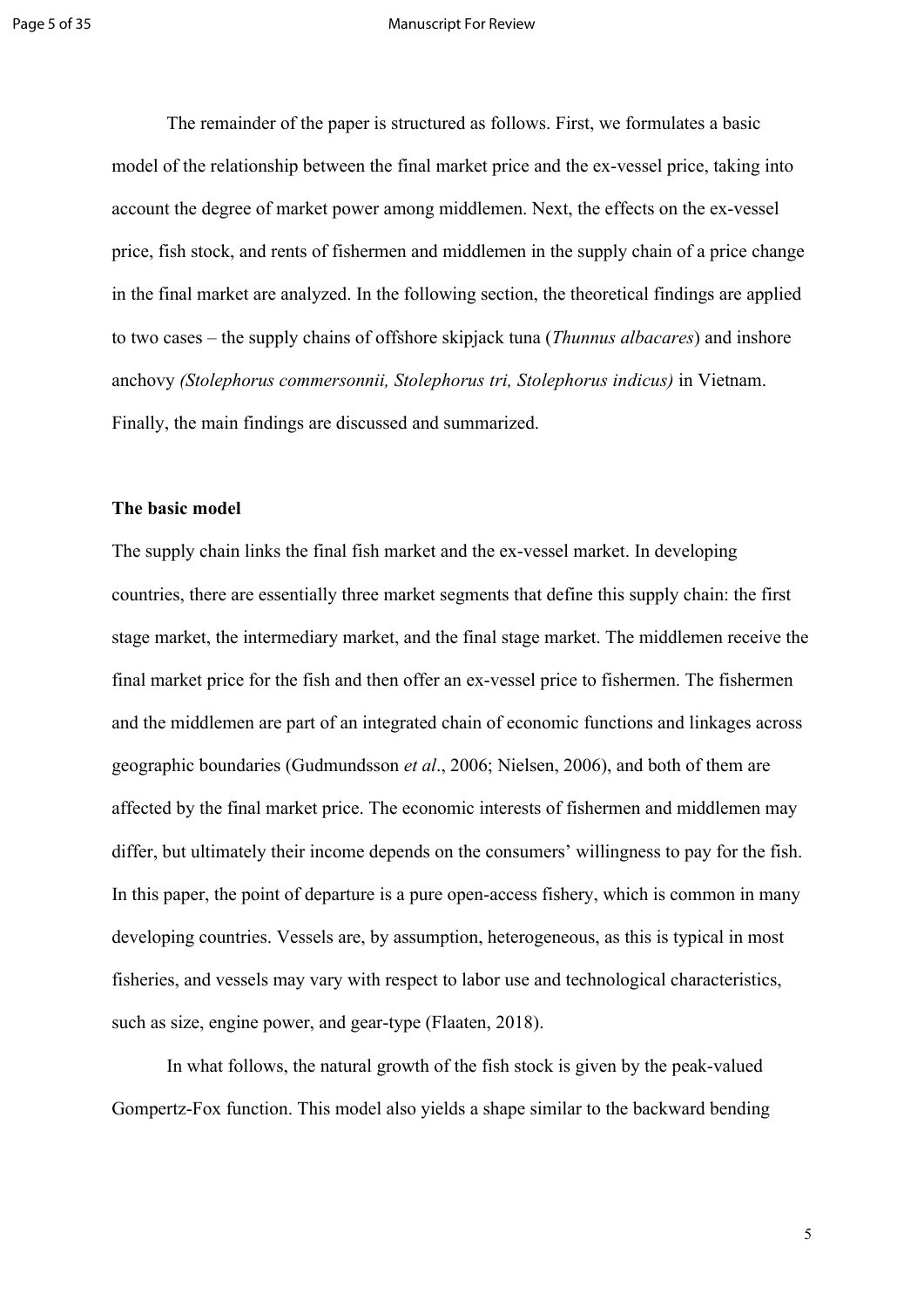curve in fisheries (Thuy and Flaaten, 2013), and thus helps link fisheries trade and fish stock. The natural growth is hence defined by:

$$
G(X) = rXln_{\overline{X}}^{K},\tag{1}
$$

where *X* is stock (measured as biomass), *r* is the intrinsic growth rate and *K* is the carrying capacity. The harvest is given by the standard Schaefer function:

$$
H = qEX,\tag{2}
$$

with  $E$  as fishing effort, and  $q$  as the productivity ('catchability') coefficient. In biological equilibrium, harvest equals natural growth,  $H = G(X)$  or:

$$
H = rX \ln \frac{X}{K} \tag{3}
$$

and this yields  $E = \frac{r}{a} ln \frac{K}{x}$ . With P as the ex-vessel price of raw fish, the total revenue is:  $\frac{r}{q} ln \frac{K}{X}$ .  $X^{\cdot}$  $TR(E) = P(H)H = P(H)qEX.$ 

Vessels are heterogeneous and we assume the aggregate cost function is increasing and convex (Clark 2007, p.163):

$$
TC(E) = \frac{\gamma}{2}E^2,
$$
 (4) where  $\gamma$ 

is the marginal cost of effort parameter. In bioeconomic equilibrium under open-access, the average revenue of effort equals the marginal cost of effort,  $AR(E) = MC(E)$  (Copes 1972), which implies  $PqX = \gamma E$ . This yields:

$$
P = \frac{\gamma r}{Xq^2} ln \frac{K}{X} \,. \tag{5}
$$

In addition, the ex-vessel market supply price elasticity is defined as  $\varepsilon = \frac{\partial H}{\partial P} \cdot \frac{P}{H} \cdot \frac{\partial H}{\partial P}$  is found  $H^{\cdot}$ ∂ ∂ by taking the derivative of Eq. (3),  $\frac{\partial H}{\partial P} = r \left( ln \frac{K}{X} - 1 \right) \cdot \frac{\partial X}{\partial P}$ . When next inserting  $\frac{\partial X}{\partial P}$  from Eq. (5),  $\partial P$ ∂ ∂

 $\frac{\partial X}{\partial P} = -\frac{q^2 X^2}{x\left(\ln \frac{R}{x} + 1\right)},$  the supply elasticity reads  $\gamma r\left(ln_{\overline{X}}^{K}+1\right)^{t}$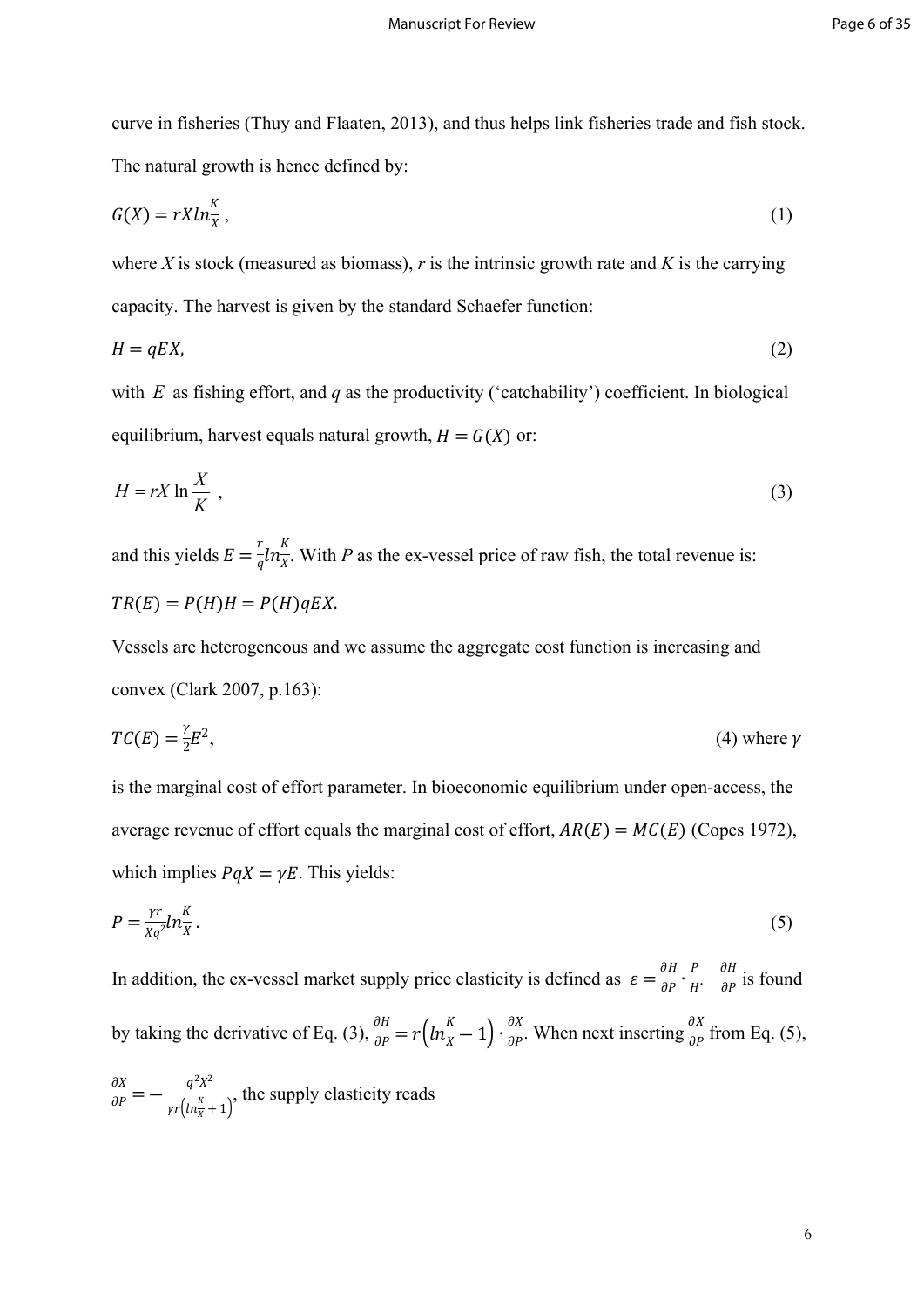$$
\varepsilon = -r\left(ln_{\overline{X}}^{K} - 1\right) \cdot \frac{q^{2}X^{2}}{\gamma r\left(ln_{\overline{X}}^{K} + 1\right)} \cdot \frac{\gamma r}{Xq^{2}} ln_{\overline{X}}^{K} \cdot \frac{1}{rX ln_{\overline{X}}^{K}} = \frac{1 - ln_{\overline{X}}^{K}}{1 + ln_{\overline{X}}^{K}} \text{ It is observed that } \varepsilon > 0 \text{ for } > \frac{K}{e}, \varepsilon < 0
$$

for  $X \leq \frac{K}{\epsilon}$ , and  $\varepsilon = 0$  for  $X = X_{MSY} = \frac{K}{\epsilon} (X_{MSY})$ ; the maximum sustainable yield stock). The  $\frac{K}{e}$ , and  $\varepsilon = 0$  for  $X = X_{MSY} = \frac{K}{e} (X_{MSY})$ ; the maximum sustainable yield stock). The maximum sustainable harvest follows then as  $H = H_{MSY} = \frac{rK}{e}$ . e

Eq. (5) can be used to discuss the linkage between prices and biological effects from the fisheries trade. Prices might also affect fishermen's behaviour and hence their harvesting strategies. Therefore, Eq. (5) implicitly hints to the backward-bending supply curve in fisheries, introduced by Copes (1970) (see Figure 1). In the short run, the supply of fish increases with the price, but in the long run, which is the focus of this paper, it is constrained by the limited growth of the stock. If the fish price is relatively low, the incentive to fish is weak. This implies that few fish are caught and the fish population is abundant and near its carrying capacity level. For a very low price, no fishing takes place at all due to the cost. For a moderate fish price, more effort is attracted into fishing, more fish is caught and the fish population reduced. For a very high fish price, still more effort goes into fishing, but fewer fish are caught due to the depleted stock. Consequently, supply decreases with increased price when  $P > P_{MSY}$ .



**Figure 1: The backward-bending supply curve in fisheries**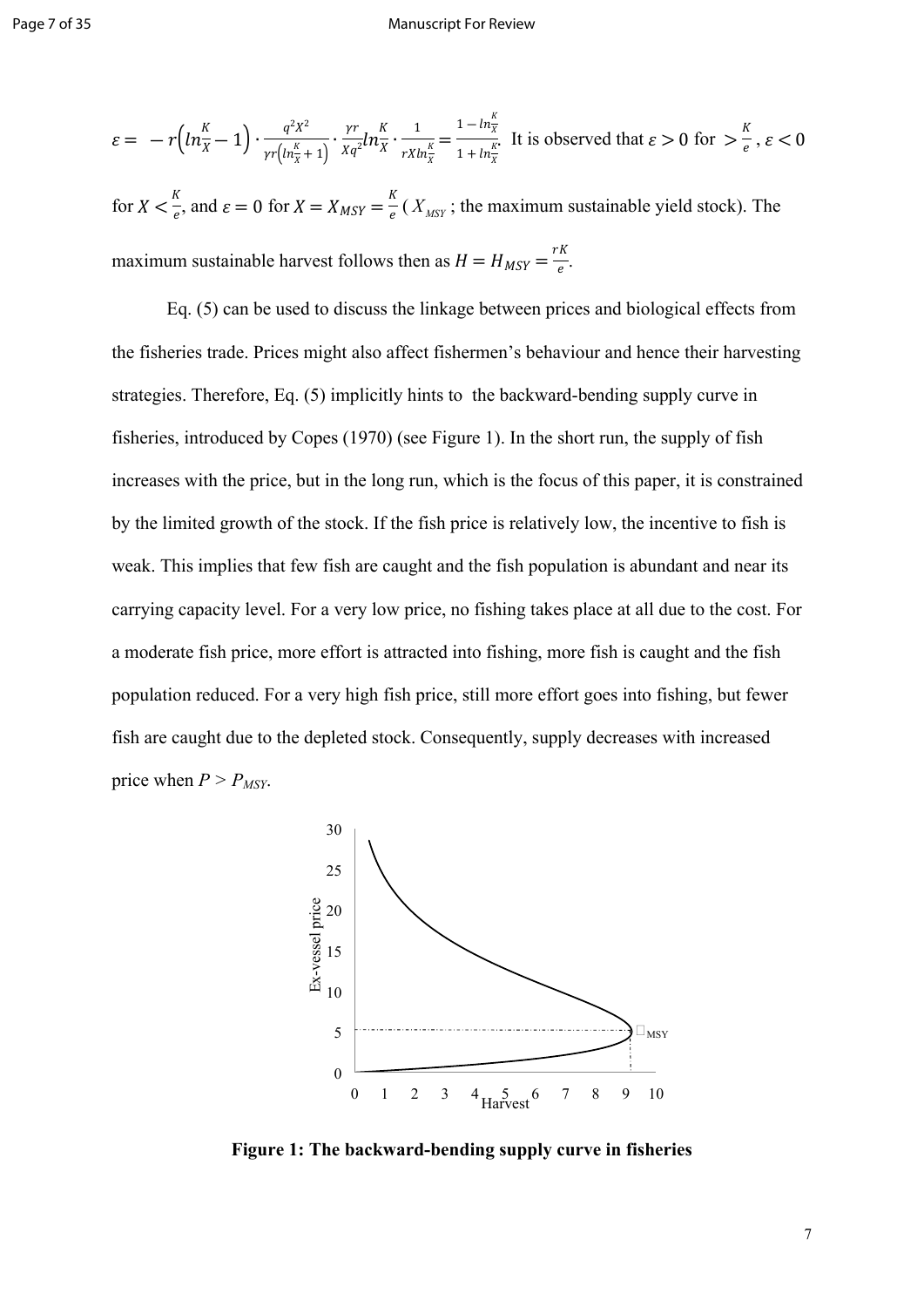The profit of middleman *i* is defined by the remainder of revenue after all operating costs:

$$
\pi_m^i = (P_n - c^i - P(H))h^i,\tag{6}
$$

where  $P_n$  denotes the final market price of processed fish,  $c^i$  is the average production cost per unit of processed fish, excluding the cost of raw fish,  $h^i$  is the amount of raw fish bought by the middleman *i*. The conversion of raw fish to processed fish is assumed to be 1.

Given that the middleman's objective is to maximise profit, the first order condition  $\frac{d\pi_m^i}{dt} = 0$  implies:  $\frac{a}{ah^i} = 0$ 

$$
P_n = P(H) + c^i + \frac{P(H)}{\frac{\partial H}{\partial P} \cdot \frac{P(H)}{H}} \cdot \frac{\partial H}{\partial h^i} \cdot \frac{h^i}{H} \,. \tag{7}
$$

Assuming *n* middlemen operating in the ex-vessel market, the total harvest bought in the exvessel market is accordingly  $H = \sum_{i=1}^{n} h^i$ . Rewriting Eq. (7) leads to the following simplified  $\sum_{i=1}^n h^i$ equation:

$$
P(H) = \frac{P_n - c^i}{1 + \frac{\mu^i}{\varepsilon}}; \varepsilon \neq 0,
$$
\n
$$
(8)
$$

where the elasticity  $\mu^i = \frac{\partial H}{\partial h^i} \cdot \frac{h^i}{H}$  indicates the market power for middleman *i*.  $\frac{\partial H}{\partial h^i} \cdot \frac{h^i}{H}$  $\frac{1}{H}$  indicates the market power for middleman *i*.

For simplicity, we now assume that the middlemen have identical cost structures, i.e.,  $c^i = c$  for all  $i = 1,...,n$ . Then  $\mu^i$  will be similar for all the *n* equally sized middlemen,  $\mu^i = \mu$ , and the ex-vessel price *P* can thus be expressed as follows:

$$
P(H) = \frac{P_n - c}{1 + \frac{\mu}{\varepsilon}}\,. \tag{9}
$$

The market power parameter is restricted as  $0 \le \mu \le 1$ . If  $\mu = 0$ , the middlemen are perfect competitive.; if  $\mu = 1$ , there is only one monopsonistic middleman, whereas intermediate values of  $\mu$  imply varying degrees of oligopsonistic competition.

With the above assumptions leading to Eq. (9), the ex-vessel price varies depending on the maximum affordable price that the middlemen can pay the fishermen, i.e., the final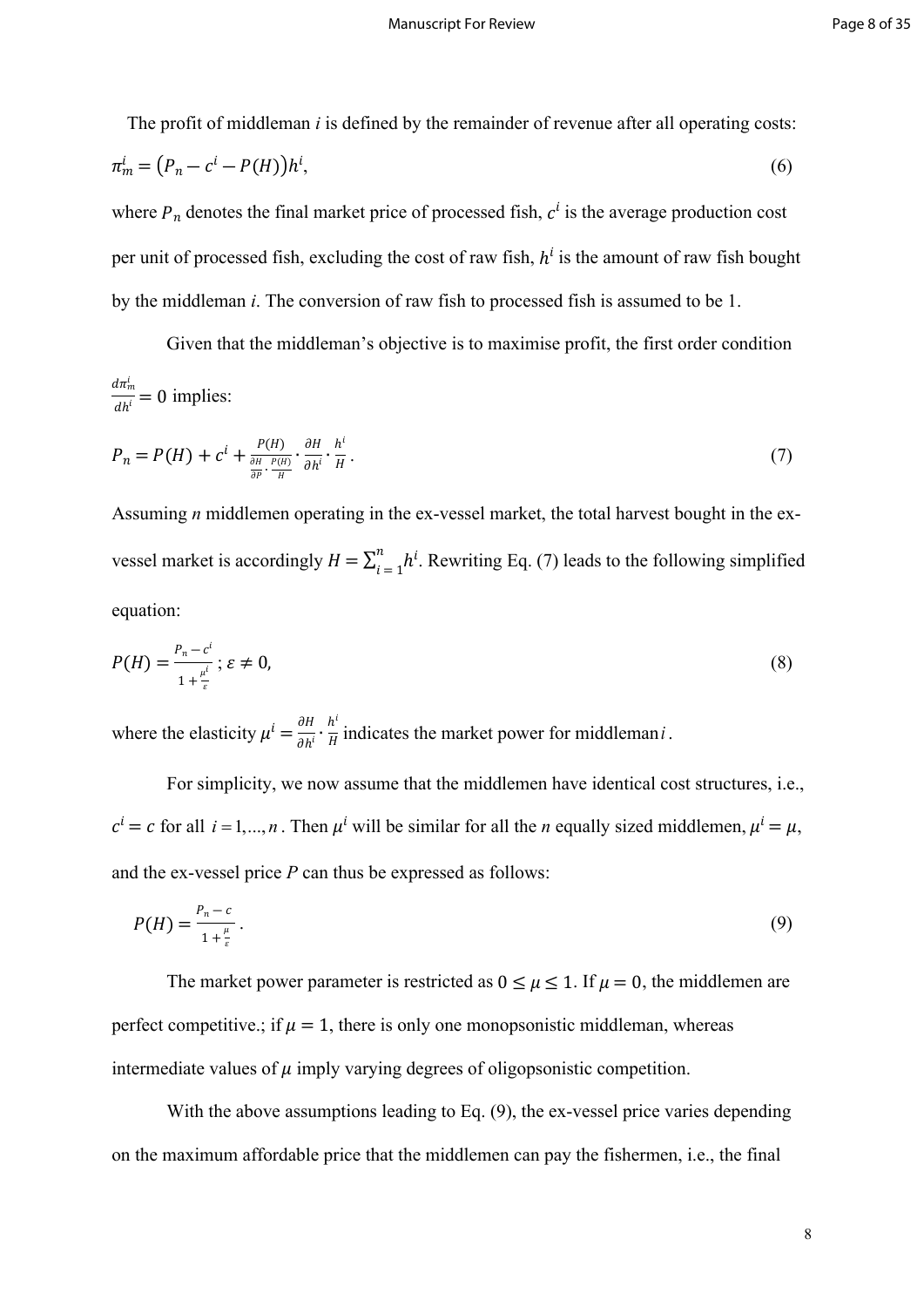market price after deducting production costs,  $P_n - c$ , the degree of market power of the middlemen,  $\mu$ , and the price elasticity of supply,  $\varepsilon$ .

### **Final market price change effects**

## *Ex-vessel price*

Based on the above theoretical model, we now focus on to what extent a final market price change is transmitted to the ex-vessel market. In this transmission, the effects of market power of the middlemen are highlighted.

#### *Proposition 1*

*1.1 An increase in the final market price implies an increase in the ex-vessel price, but the more market power the middlemen have, the less the increase will be; that is:*

$$
\frac{\partial P}{\partial P_n} = \frac{1}{1 + \frac{\mu}{\varepsilon}} > 0 \text{ and } \frac{\partial \left(\frac{\partial P}{\partial P_n}\right)}{\partial \mu} = -\frac{1}{\varepsilon \left(1 + \frac{\mu}{\varepsilon}\right)^2} < 0.
$$

∂

*1.2 The price transmission between the final market and the ex-vessel market is perfect*   $\left(\frac{\partial P}{\partial P_n} = 1\right)$  under perfect competition  $\mu = 0$ , and it is imperfect  $\left(\frac{\partial P}{\partial P_n} < 1\right)$  if competition is  $\frac{\partial P}{\partial P_n}$  = 1) under perfect competition  $\mu = 0$ , and it is imperfect  $\left(\frac{\partial P}{\partial P_n}\right)$  $\frac{\partial P_n}{\partial P_n}$  < 1) *imperfect*  $0 < \mu \leq 1$ .

*1.3 Middlemen with market power will keep the ex-vessel price below the level that produces MSY*  $(P < P_{MSY})$ .

### **Proof:** See Appendix A.

Proposition 1.1 specifies the effect of the final market price and market power on the exvessel price. It is clear that as the final market price increases, the ex-vessel price increases as well. However, this increase is hampered by the middlemen's market power, and if the degree of market power is strong, a higher final market price will have less impact on the exvessel price.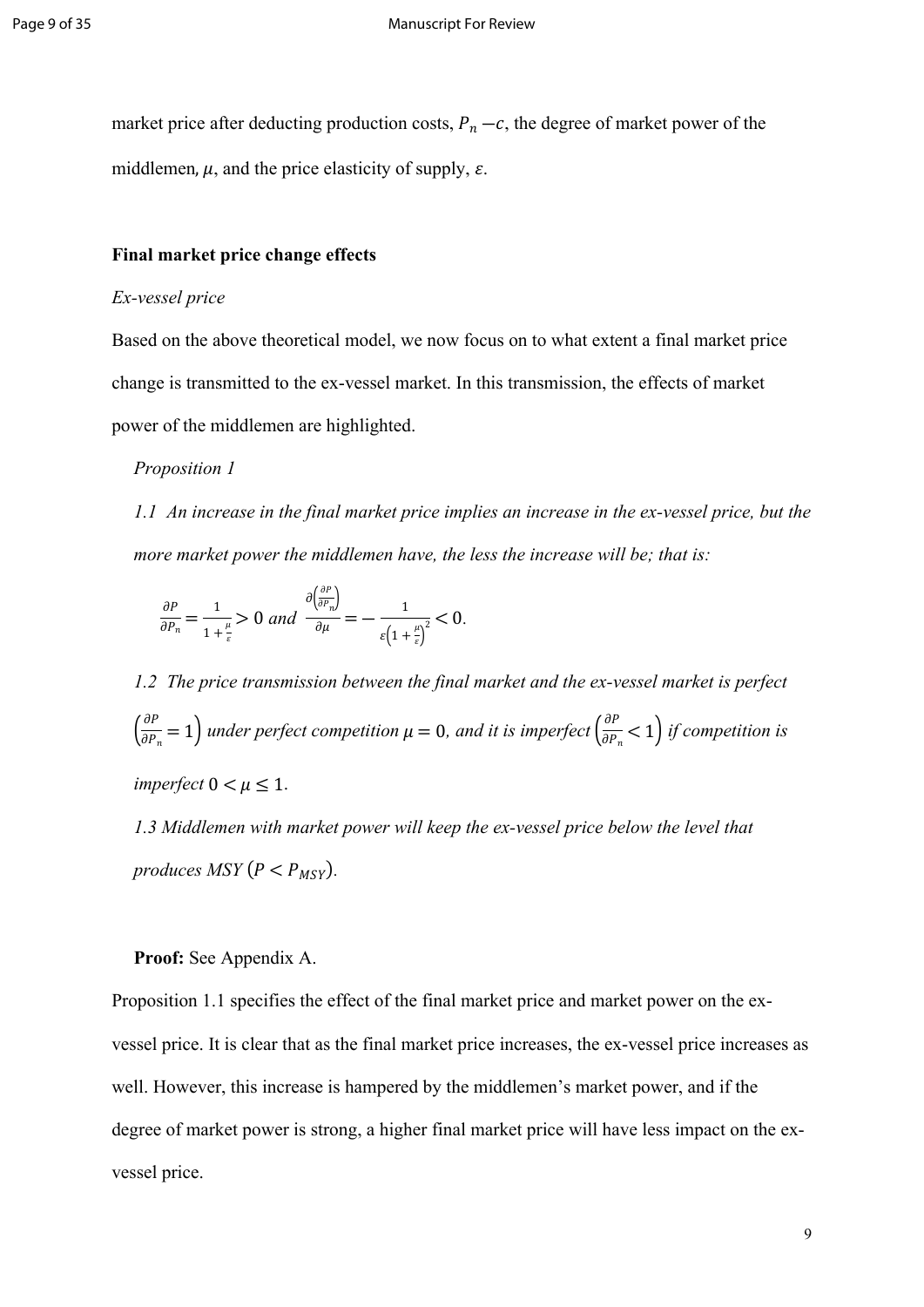Proposition 1.2 indicates that the proportionality of the ex-vessel price to the final market price depends on market power. When the middlemen remain competitive, i.e., when the middlemen have no market power, the final market price is transmitted perfectly to the ex-vessel price. In other words, a shift in the final market price is entirely reflected in the exvessel price. When the middlemen have market power, they are able to keep the price paid to the fishermen down, and thus the price transmission occurs imperfectly.

Proposition 1.3 is based on the rule that no middlemen will lose from selling fish if market power prevails. They tend to offer a smaller ex-vessel price *P* than the maximum affordable price,  $P_n - c$ . This keeps the ex-vessel price below the level that induces MSY.

### *Fish stocks*

We next consider the effects of the final market price on the fish stock.

### *Proposition 2*

*2.1 An increase in the final market price implies a higher exploitation pressure, but the existence of middlemen with market power dampens the pressure on the stock; that is:*

$$
\frac{\partial X}{\partial P_n} = -\frac{q^2 X^2}{\gamma r \left( \ln \frac{K}{X} + 1 \right)} \cdot \frac{1}{1 + \frac{\mu}{\varepsilon}} < 0 \text{ and } \frac{\partial \left( \frac{\partial X}{\partial P_n} \right)}{\partial \mu} = \frac{q^2 X^2}{\gamma r \left( \ln \frac{K}{X} + 1 \right) \varepsilon \left( 1 + \frac{\mu}{\varepsilon} \right)^2} > 0 \text{ .}
$$

*2.2 The negative fish stock effect is greater when the middlemen are competitive than*  when they are non-competitive:  $\frac{\partial X}{\partial P}$  $\left. \frac{\partial X}{\partial P_n} \right|_{\mu = 0} < \frac{\partial X}{\partial P_n}$  $\left. \frac{\partial n}{\partial P_n} \right|_{0 \le \mu \le 1} < 0$ 

*2.3 Middlemen with market power will keep fish stocks above the level that produces MSY, while competing middlemen can deplete fish stocks below that of the MSY level:*  $\cdot$   $\cdot$   $\cdot$   $\cdot$  $X_{MSV}$  for  $0 \lt \mu \leq 1$ ;  $X \lt X_{MSV}$  for  $\mu = 0$ 

**Proof**: See Appendix A.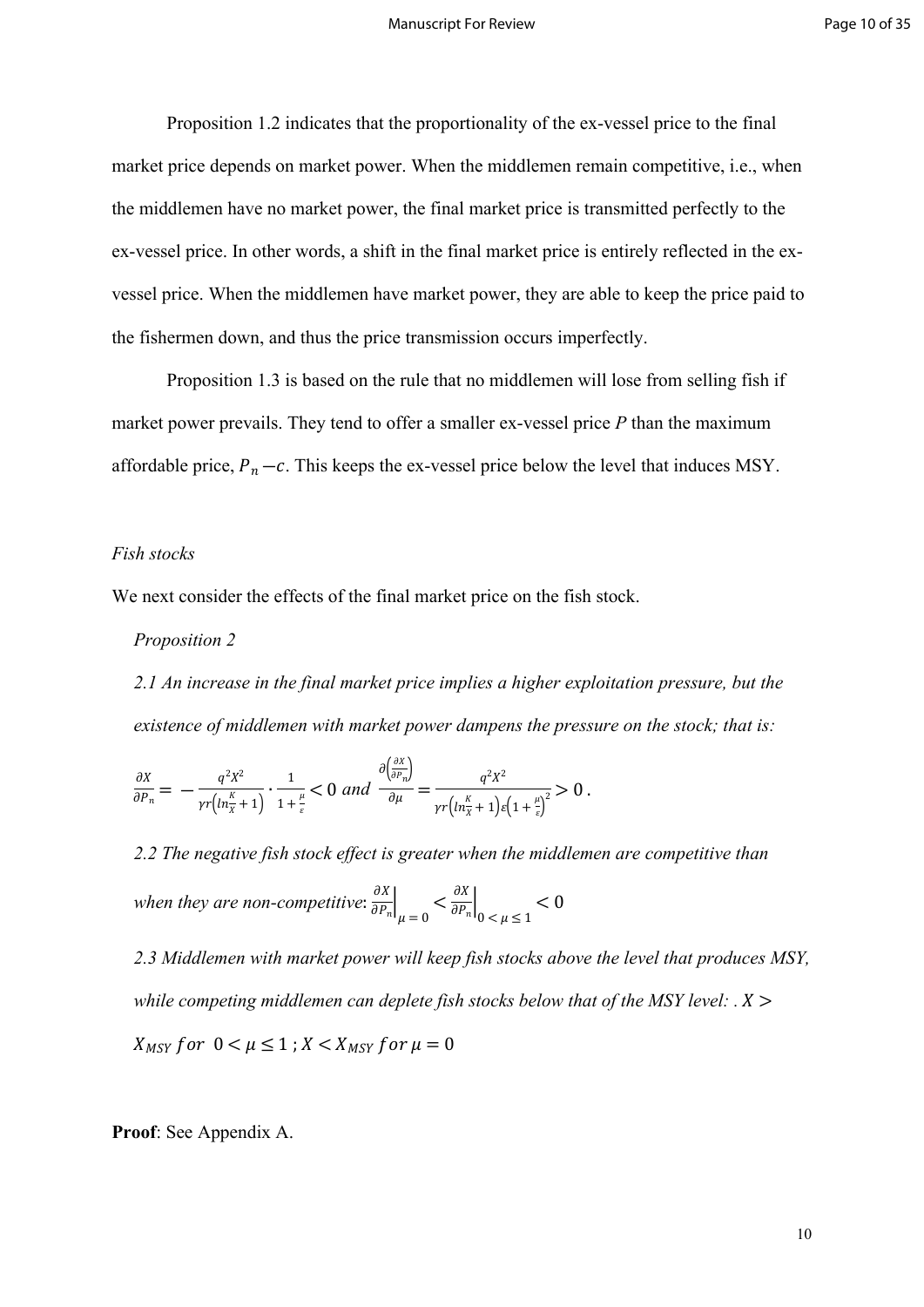#### Page 11 of 35 Manuscript For Review

Proposition 2.1 yields the impact of the final market price and the degree of market power among the middlemen on the equilibrium fish stock in the open-access fishery. When the final market price goes up, the middlemen offer a higher ex-vessel price to the fishermen. This motivates the fishermen to increase fishing efforts to obtain higher profit, again leading to a reduced fish stock. However, the market power has an offsetting influence. If imperfect competition exists, the reduction in fish abundance is smaller. As the degree of market power rises and the ex-vessel price falls, fishing is discouraged and the fish stock is preserved to a greater extent. This statement is also supported by Halsema and Withagen (2008).

Proposition 2.2 compares changes in the fish stock from a shift in the final market price under competitive market conditions and non-competitive market conditions at the intermediary level. It is clear that the pressure on the fish stock will be greater under perfect than under imperfect competition. A middleman with market power is able to reduce fish extraction. This is because, within certain limits, middlemen can decide how much to pay for raw fish. They tend to prefer a low ex-vessel price to save costs. From the fishermen's perspective, a low price discourages them from fishing, and some might stop fishing or even exit the fishery. Consequently, at equilibrium, a smaller fishing effort relieves pressure on the fish stocks.

Proposition 2.3 indicates how middlemen with and without market power encourage or discourage fishermen from preserving resources. When perfect competition prevails, there is a race for fish among the middlemen and they are willing to pay a higher price to the fishermen to obtain more raw fish. A higher ex-vessel price encourages fishermen to intensify the harvesting pressure, ultimately leading to overexploitation of the fish stock. When the exvessel price rises above the level that yields MSY, a further price increase no longer provides the middlemen a larger supply of fish. Under imperfect competition, few middlemen are in the market and determine the ex-vessel price. They will set the price such that  $P_n - c > P$ ,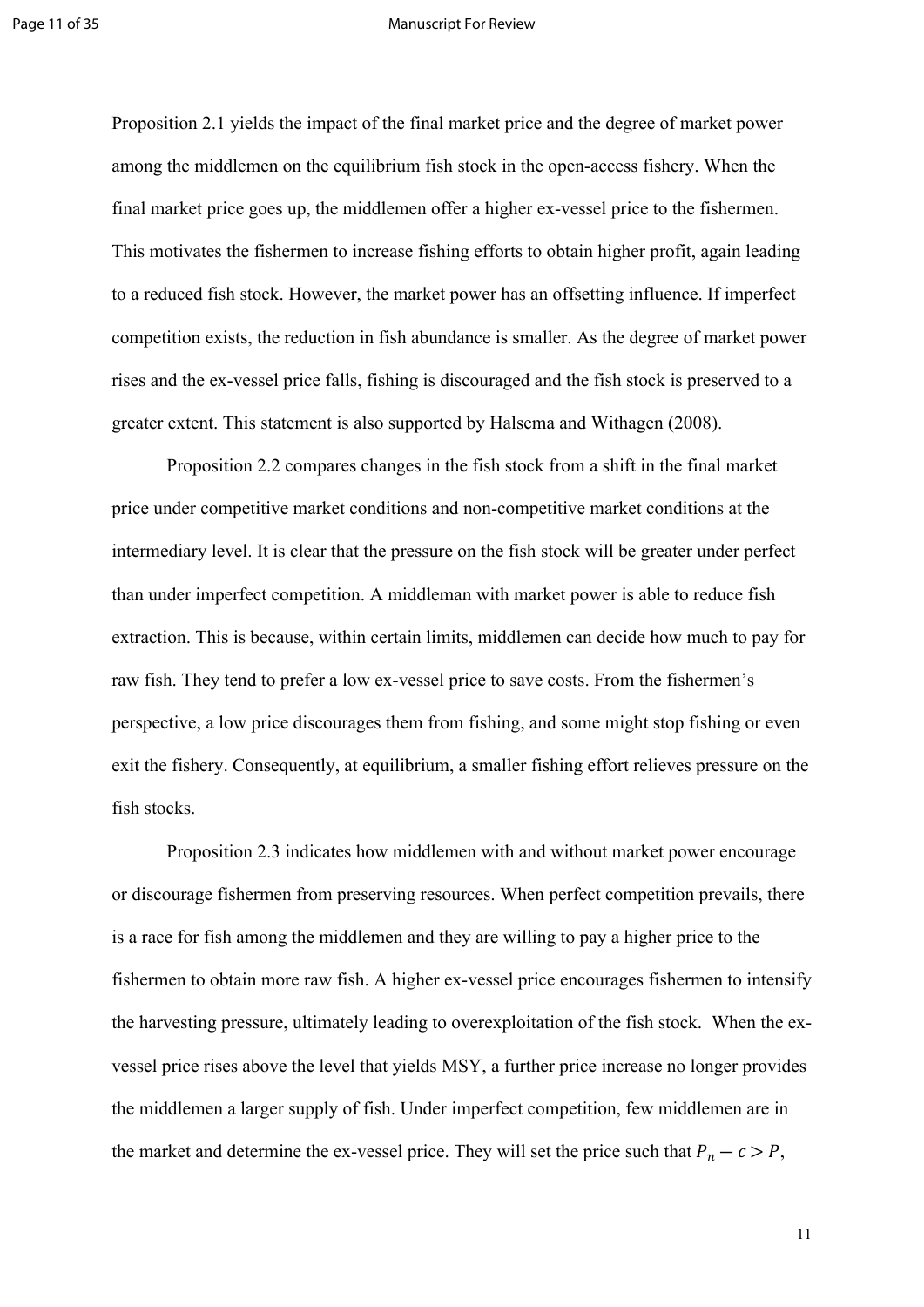indicating that the offered price always is below the price that keep the stock above that of  $X_{MSY}$  .

#### *Economic rent*

Generally, economic rent is any payment to a factor of production in excess of the cost needed to bring that factor into production. In classical economics, economic rent is any payment made (including imputed value) or benefit received for non-produced inputs. In neoclassical economics, it also includes income gained by beneficiaries of other contrived exclusivity, such as labour guilds and corruption. When considering natural resources, the current economic rent equals the value of capital service flows rendered by the natural resources or their share in the gross operating surplus; its value is given by the value of extraction. In other words, it consists of two components: resource rent and intra-marginal rent. Under open-access fisheries, the resource rent is normally dissipated through excessive levels of fishing effort (Gordon, 1954; Hardin, 1968; Munro and Scott, 1985; Homans and Wilen 1997, 2005). However, intra-marginal rent still accrues to vessels that are more cost efficient than marginal ones. In other words, intra-marginal rent exists whenever vessels are heterogeneous in terms of capital and labour (Copes, 1972; Coglan and Pascoe, 1999; Duy *et al*., 2012b; Flaaten, 2018).

### *Fishermen's rent*

The rent gained by the fishermen in the open-access fishery model, the intra-marginal rent, is defined by the revenue in excess of costs, and yields  $\pi_f = PH - \frac{\gamma}{2} \left( \frac{H}{\sigma X} \right)^2$  when using the cost  $\frac{\gamma}{2} \left( \frac{H}{qX} \right)$ 2 function Eq. (4) and the harvest function Eq. (2). Substituting *H* from Eq. (3) and *P* from Eq. (5), and rearranging somewhat, gives: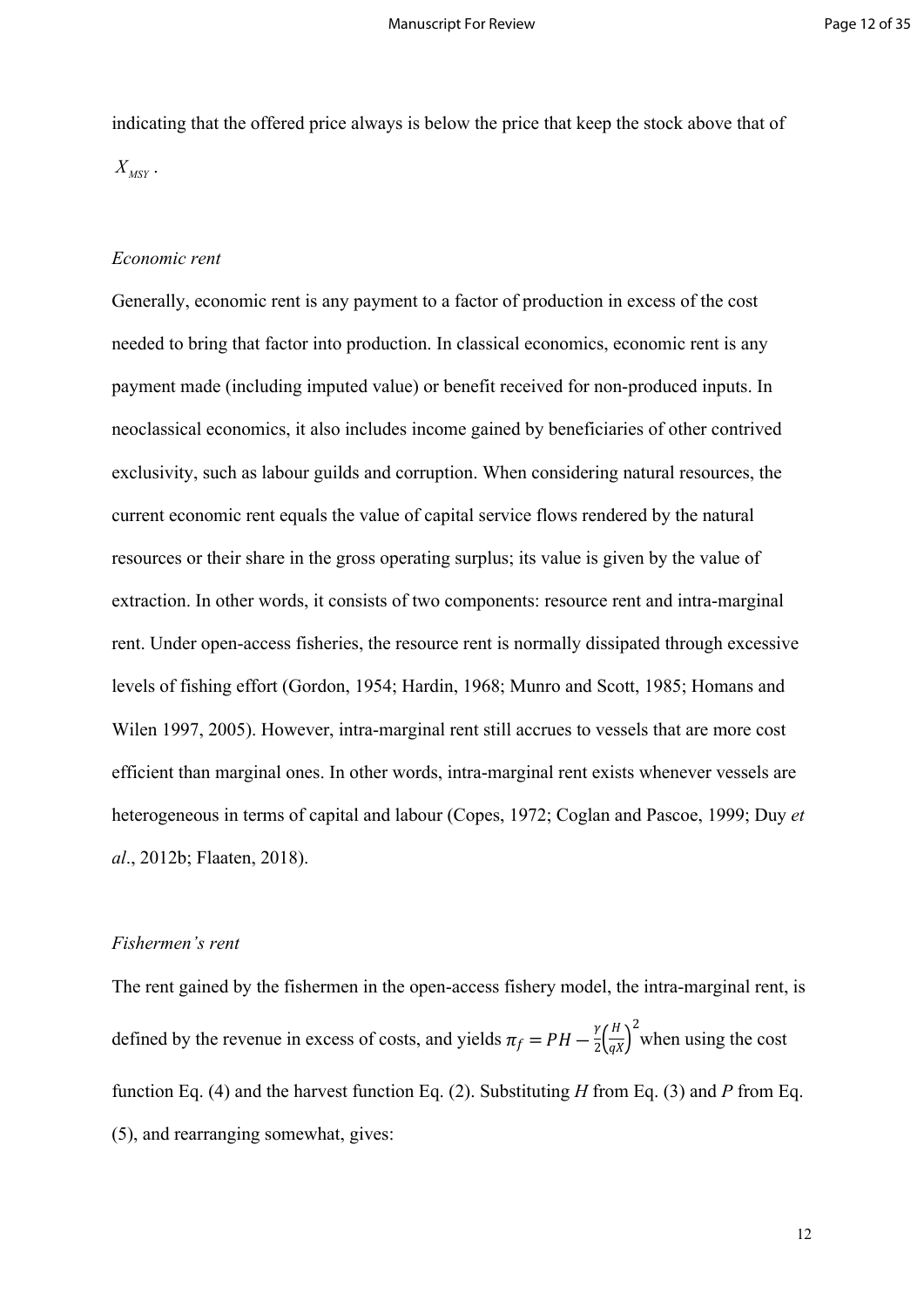$$
\pi_f = 0.5 * PH = 0.5 \frac{\gamma r^2}{q^2} \left( \ln \frac{K}{X} \right)^2. \tag{10}
$$

Therefore, to what extent the harvesting sector obtains rent depends not only on the cost parameter  $\gamma$ , but also on catchability q and the stock size X, which in turn is influenced by fishermen's price *P*, and the carrying capacity *K* and the intrinsic growth rate *r*.

## *Middlemen's rent*

Following Eqs. (6) and (8), the maximised rent flow of a representative middleman can be expressed as  $\pi_m^i = \frac{\mu^i}{\varepsilon} P h^i$ . Noting that  $H = \sum_{i=1}^n h^i$ , the total rent of the intermediary sector is  $\frac{u^i}{\varepsilon}Ph^i$ . Noting that  $H = \sum_{i=1}^n$  $\sum_{i=1}^n h^i$ accordingly:

$$
\pi_m = \sum_{i=1}^n \frac{\mu^i}{\varepsilon} P h^i = \frac{\mu}{\varepsilon} P H = \frac{\mu \nu r^2}{\varepsilon q^2} \left( \ln \frac{K}{X} \right)^2. \tag{11}
$$

#### *Total rent*

The total industry rent is found by summarizing Eqs. (10) and (11), which yields:

$$
\pi = \pi_f + \pi_m = \left(0.5 + \frac{\mu}{\varepsilon}\right)PH = \left(0.5 + \frac{\mu}{\varepsilon}\right)\frac{\gamma r^2}{q^2} \left(ln_{\overline{X}}^K\right)^2. \tag{12}
$$

#### *Proposition 3*

*3.1 Although there is no economic rent for the competitive middlemen, the fishermen still*  gain a rent increase from a final market price increase; that is:  $\frac{\partial \pi_m}{\partial P}$ :  $\frac{\partial \pi_m}{\partial P_n} = 0$  and  $\frac{\partial \pi_f}{\partial P_n}$  $\frac{1}{\partial P_n} > 0$ 

*3.2 The existence of middlemen with market power generates higher rents for both fishermen and middlemen from a final market price increase; that is:* 

$$
\frac{\partial \pi_f}{\partial P_n} = \frac{1}{1 + \frac{\mu}{\varepsilon} \left( \ln \frac{\kappa}{\chi} + 1 \right)} > 0 \text{ and } \frac{\partial \pi_m}{\partial P_n} = 2 \frac{\mu}{\varepsilon + \mu \left( \ln \frac{\kappa}{\chi} + 1 \right)} > 0 \text{ with } \forall \varepsilon > 0
$$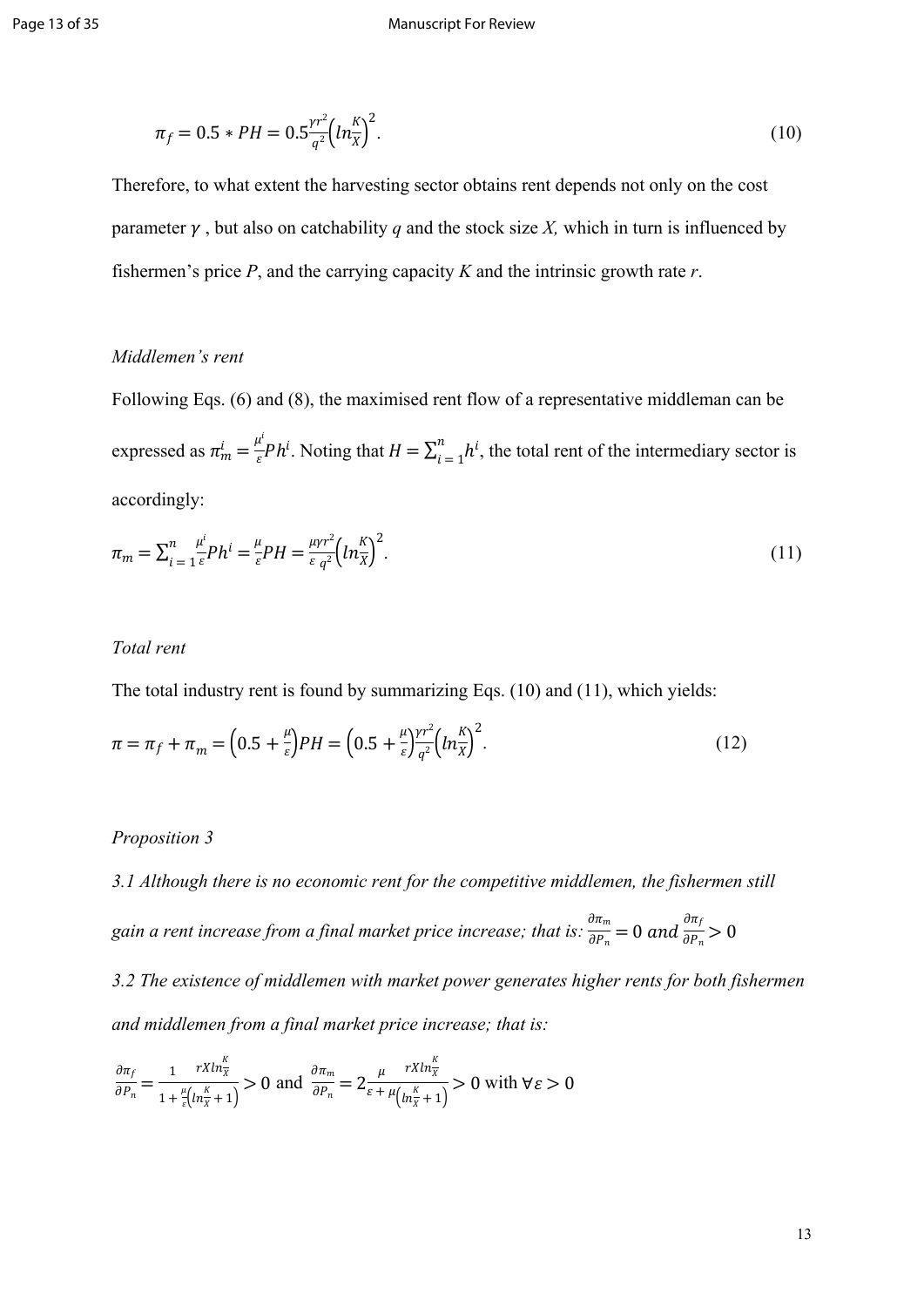*3.3 Middlemen with market power can partly transfer some rent from the fishermen to themselves; that is, when the degree of market power is higher, the fishermen will receive less rent and the middlemen will gain more rent:*

$$
\frac{\partial \left(\frac{\partial^{n} f}{\partial P_n}\right)}{\partial \mu} = -\frac{1}{\varepsilon \left(1 + \frac{\mu}{\varepsilon}\right)^2 \left(\ln \frac{K}{\chi} + 1\right)} < 0 \quad \text{and} \quad \frac{\partial \left(\frac{\partial^{n} f}{\partial P_n}\right)}{\partial \mu} = \frac{2}{\varepsilon \left(1 + \frac{\mu}{\varepsilon}\right)^2 \left(\ln \frac{K}{\chi} + 1\right)} > 0 \; .
$$

.a. ∴

*Total rent will also increase and more than in a perfect market:* 

$$
\frac{\partial \left(\frac{\partial n}{\partial P_n}\right)}{\partial \mu} = \frac{1}{\varepsilon \left(1 + \frac{\mu}{\varepsilon}\right)^2 \left(\ln \frac{\kappa}{\lambda} + 1\right)} > 0; \text{ and } 0 < \frac{\partial \pi}{\partial P_n}\Big|_{\mu = 0} < \frac{\partial \pi}{\partial P_n}\Big|_{0 < \mu \le 1}
$$

**Proof**: See Appendix A.

∂

∂

Proposition 3.1 shows that, in an overexploited fishery, the fishermen still gain more rent from a final market price increase, but the middlemen receive zero profit. High competition among the middlemen induce them to pay fishermen a higher price in order to purchase more fish. However, if the ex-vessel price becomes too high, some middlemen will sustain a loss and therefore leave the market. The same scenario holds for the fishermen. In the early stage of overfishing, they stay in the market and continue fishing because they observe a relatively high price. Nevertheless, after a while, less fish is available and the harvest will eventually be reduced. Those fishermen who face a loss will stop fishing. However, the stock is not recovered to above that of the MSY level. The reason is that some cost efficient fishermen can stay and make profit even in the overexploited fishery.

Proposition 3.2 captures the importance of imperfect competition among the middlemen. When this is the case, increased final market prices will be translated into higher rent for both the fishermen and the middlemen. With imperfect competition, the middlemen can control the ex-vessel price below and the stock above the levels that provide MSY. Thus,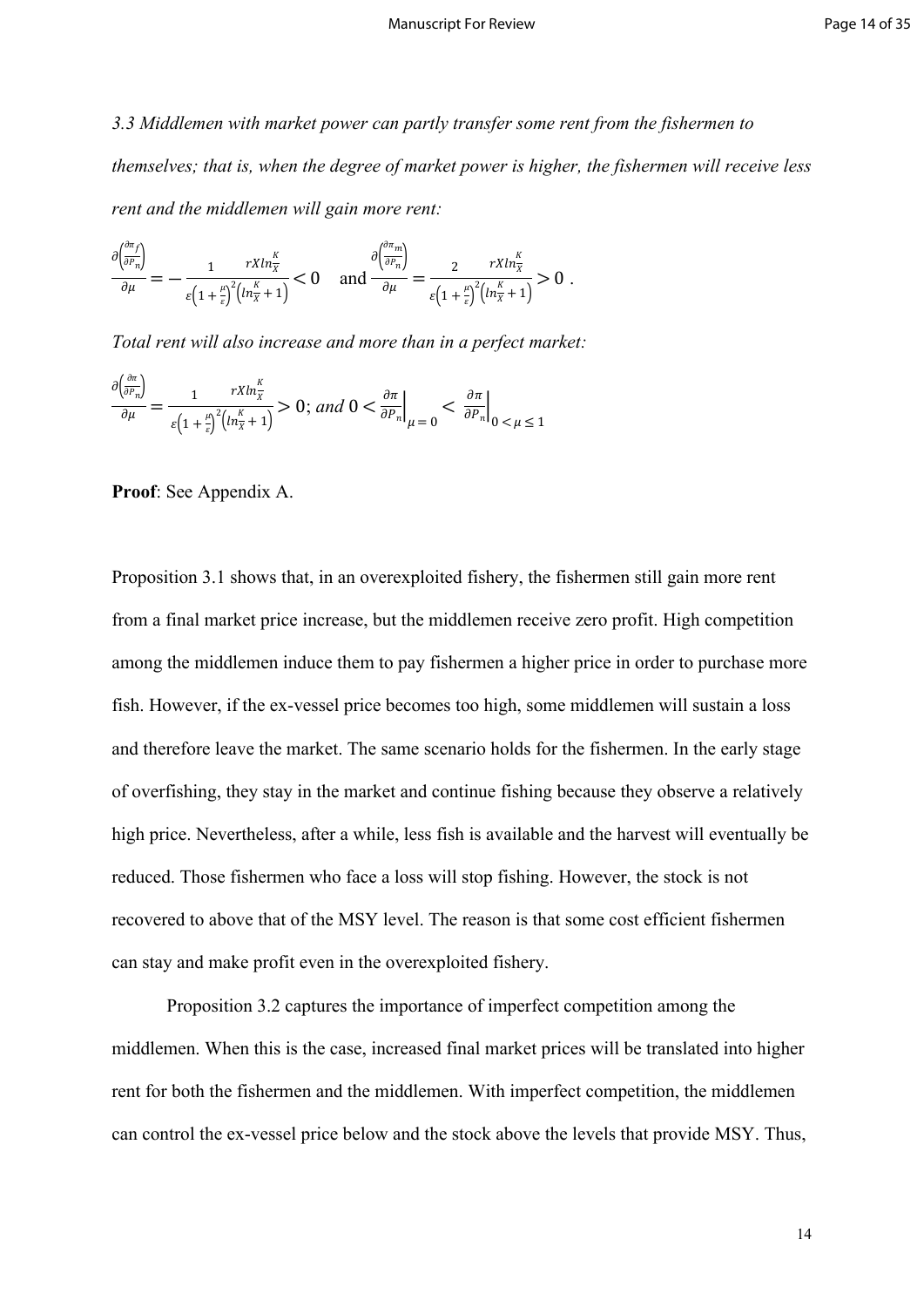#### Page 15 of 35 Manuscript For Review

the effect of the final market price onthe total economic rent of the fishermen and the middlemen are always greater than zero.

While the presence of market power always promotes rent for the middlemen, it dissipates rent for the fishermen. Part of the fishermen's rent will be transferred to the middlemen, and this is pointed out in proposition 3.3. If there is no market power among the middlemen, the rent of the fishermen will be determined entirely by the shift in the ex-vessel price which in turn is equal to the shift in the final market price. If market power exists, increasing market power implies that the importance of the final market price is tempered; the rent of the fishermen drops and more accrues to the middlemen. The middlemen can collect the rents for themselves by keeping the price paid to the fishermen below the level that provides MSY. The total rents of the industry will be increased and can even become higher than those in the perfect market. However, most of the profits are captured by the middlemen.

#### **Examples**

To illustrate how the theoretical results may fit to reality, we consider two examples from Vietnamese fisheries: (1) the anchovy supply chain, in which anchovy is harvested by inshore purse seine vessels and supplied to the domestic market; and (2) the skipjack tuna supply chain, in which the skipjack tuna is provided by offshore gillnet fisheries for the international market. The characteristics of middlemen are different in these two supply chains; while processors are the key middlemen who bring skipjack tuna to the international market the anchovy arrives to the domestic market mainly through traders.

*The anchovy supply chain*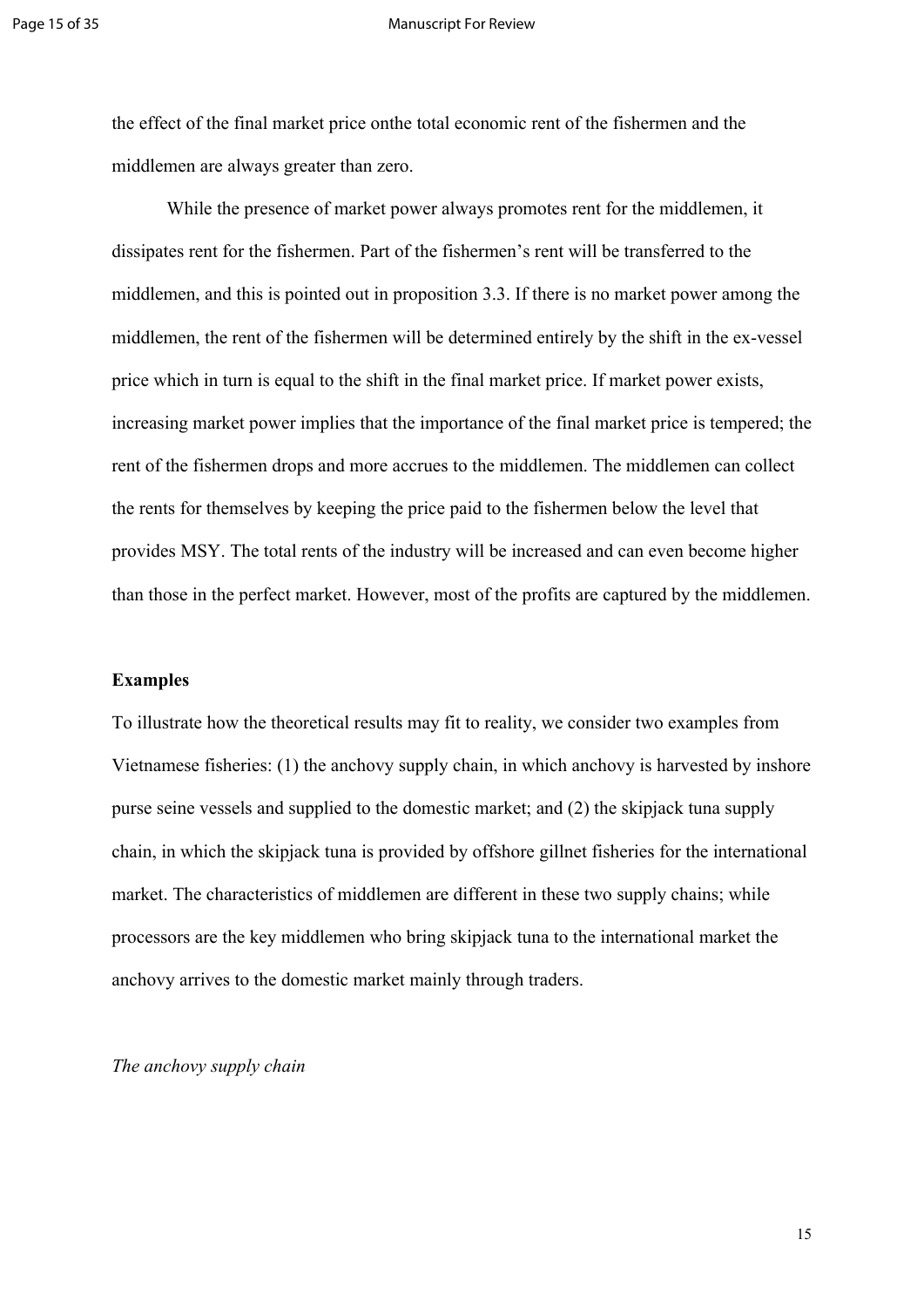The anchovy supply chain is presented in Figure 2. Typically, all harvest is sold to middlemen before being transferred to final consumers. Middlemen here are defined as processing companies and/or traders. The first type of traders are those purchasing the harvest from several small fishing vessels at sea and selling the fish to the second type of traders operating on land. The latter provide fish for the processing companies and the domestic consumer market. The existence of the first type allows fishing vessels to stay at sea continuously for longer periods, thus, reducing fuel consumption and operating costs. The second type of traders normally have better equity financing than the first type, and can implement and negotiate larger transactions. These traders are usually better educated and qualified than fishermen and the first type of traders to deal with the many documents required when selling to the processing sector.



**Figure 2: The anchovy supply chain in Vietnam**

Source: Own data. Note: The percentages express percentage of anchovy quantity transmitted along the chain in 2012.

With varying domestic market price during the period 2005-2017, this example aims at illustrating what the estimated ex-vessel price, anchovy stock, and rent of the supply chain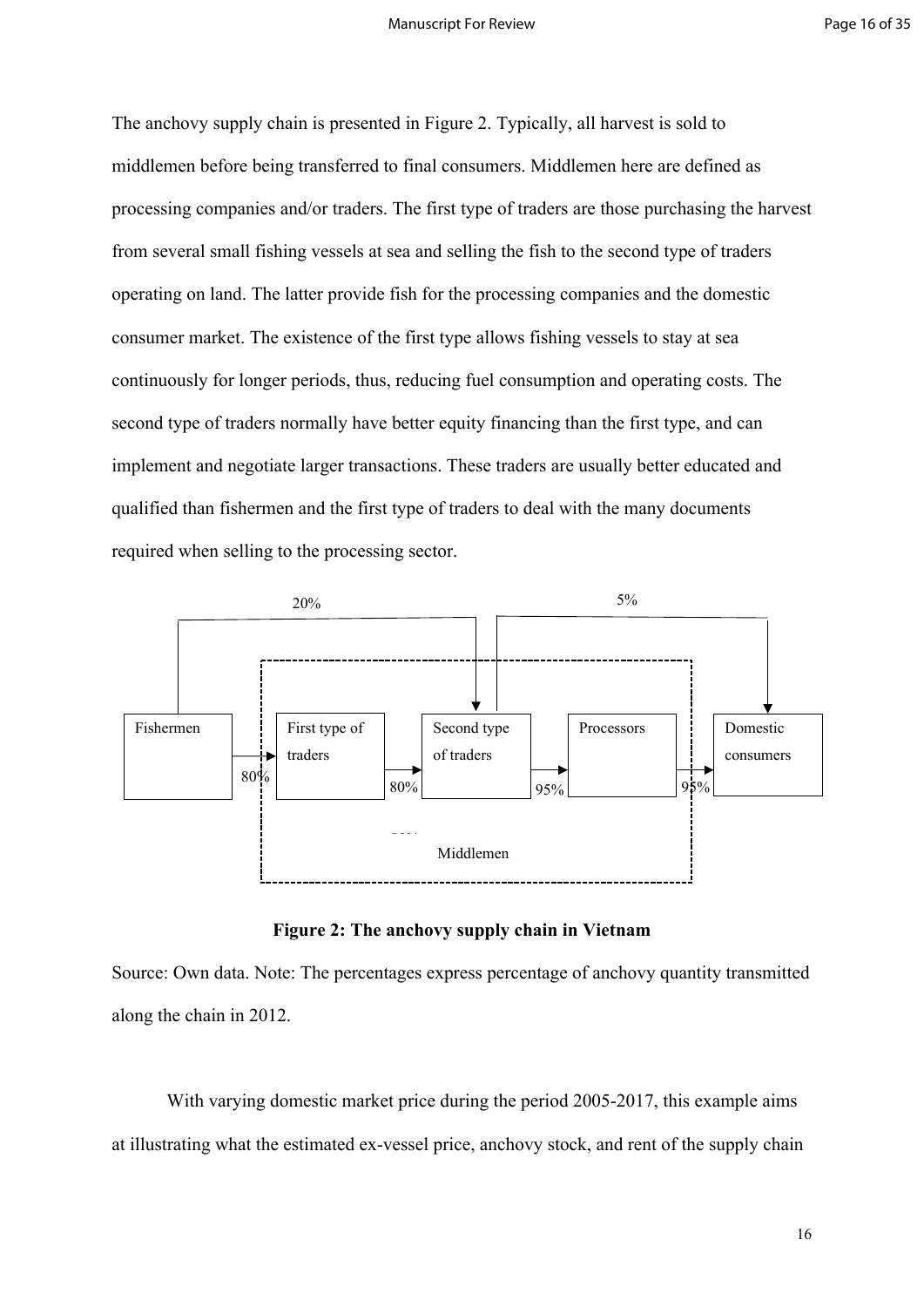would be. Data includes actual ex-vessel prices and actual domestic market prices. These prices are all adjusted to the price level<sup>1</sup> of 2017. Some parameter values are from three previous studies on anchovy fisheries in Vietnam; Thi *et al*. (2007), Tan (2015) and Thuy and Flaaten (2013) (see Table 1).

The estimation is achieved using numerical approaches. Particularly, we estimate the anchovy stock from Eq. (5), ex-vessel price from Eq. (8), the rent from Eq. (10-12) and their marginal changes according to Propositions (see detail results in Appendix B, Table B.1). The comparison between the actual prices and the estimated ones allows examination of the purchasing and market power of middlemen in the supply chain.

**Table 1: Parameters for illustration of the anchovy supply chain case, 2005–2017** 

| Parameter    | Unit                         | Value   | Source                   |
|--------------|------------------------------|---------|--------------------------|
| K            | Tonnes                       | 216,400 | Thi <i>et al.</i> (2007) |
| r            |                              | 1.03    | Thi <i>et al.</i> (2007) |
| q            | 1/vessel/year                | 0.69    | Thi <i>et al.</i> (2007) |
| ν            | Million $VND/ton/year^{(1)}$ | 9.21    | Thuy and Flaaten (2013)  |
| $\mathcal C$ | Million $VND/ton/year(2)$    | 9.00    | Tan $(2015)$             |

Note: (1) The average cost of the years 2005, 2008, and 2011; (2) The average cost for the period 2010–2015

The linkages between the domestic price and the ex-vessel price, the stock and the rent for the anchovy case are presented in Figure 3. Figures 3 a), c), d) show that with increasing domestic price, the ex-vessel price and the rent increase and the stock is reduced (as in Proposition 1.1, 2.1, and 3.1). Note that in the anchovy case, it is the domestic market price that represents the exogenous final market price. The elasticity of supply is found to be negative for all the observed positive ex-vessel prices, implying that  $\mu$  must be equal to zero (based on Eq. (8)). Thus, there is neither oligopsonistic nor monopsonistic power for the

<sup>&</sup>lt;sup>1</sup> Using consumer price index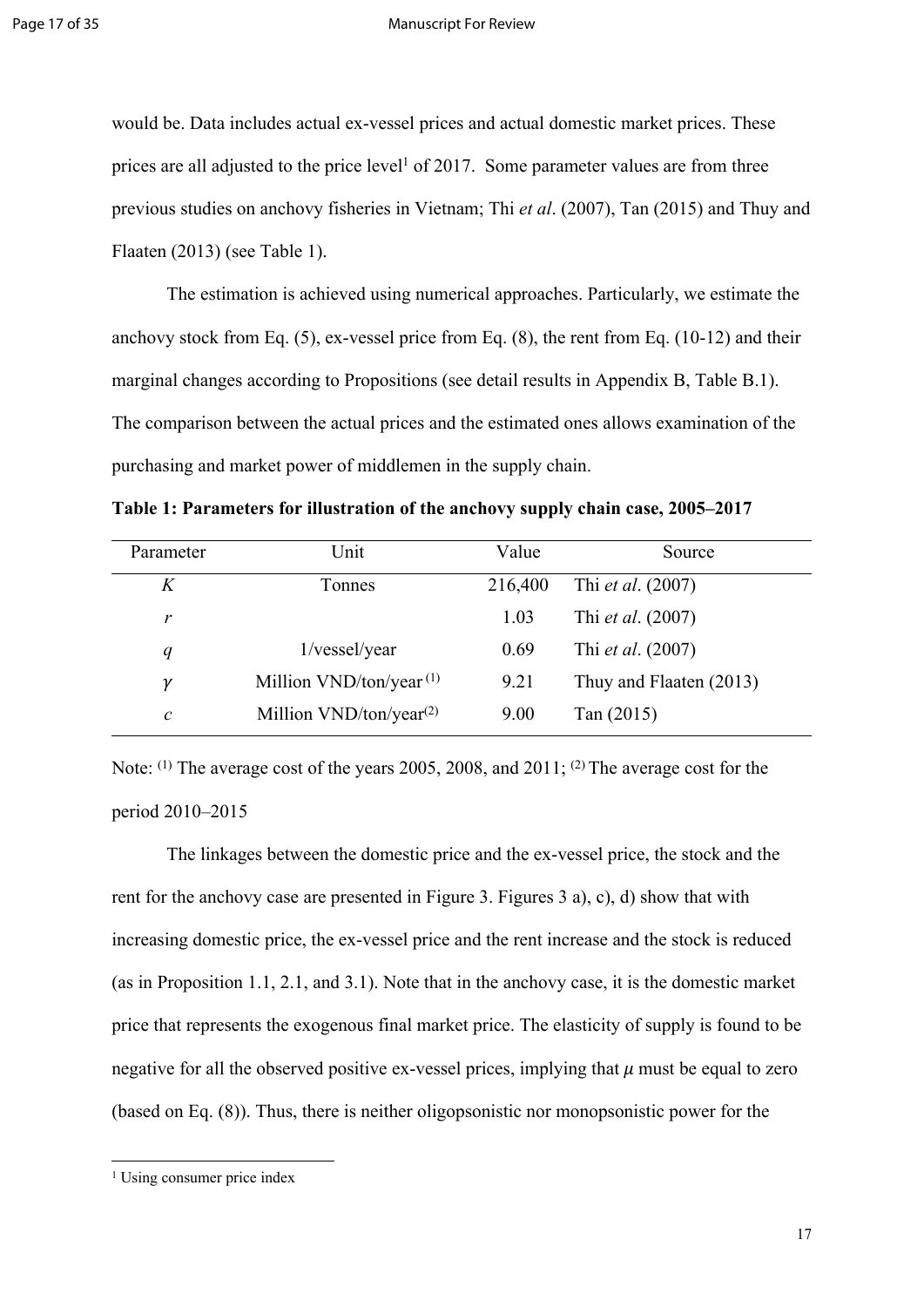middlemen and the anchovy stock is being overexploited (based on Proposition 2.3). Overfishing in the anchovy fishery has also been established by Thi *et al*. (2007) and Thuy and Flaaten (2013). Thus, middlemen gain no rent in this chain (based on Proposition 3). Furthermore, as the estimated prices are rather close to the actual ones, this indicates that the results derived from the model fit with reality (Figure 3a and 3b). Figure 4 shows that marginal changes of the estimated ex-vessel prices and rent over the actual domestic prices are always positive, whereas those of stock is always negative.



**Figure 3: Anchovy supply chain: a) Time path of domestic actual and estimated final prices; b) Time path of actual and estimated ex-vessel prices; c) Time path of estimated stock; d) Time path of estimated rent**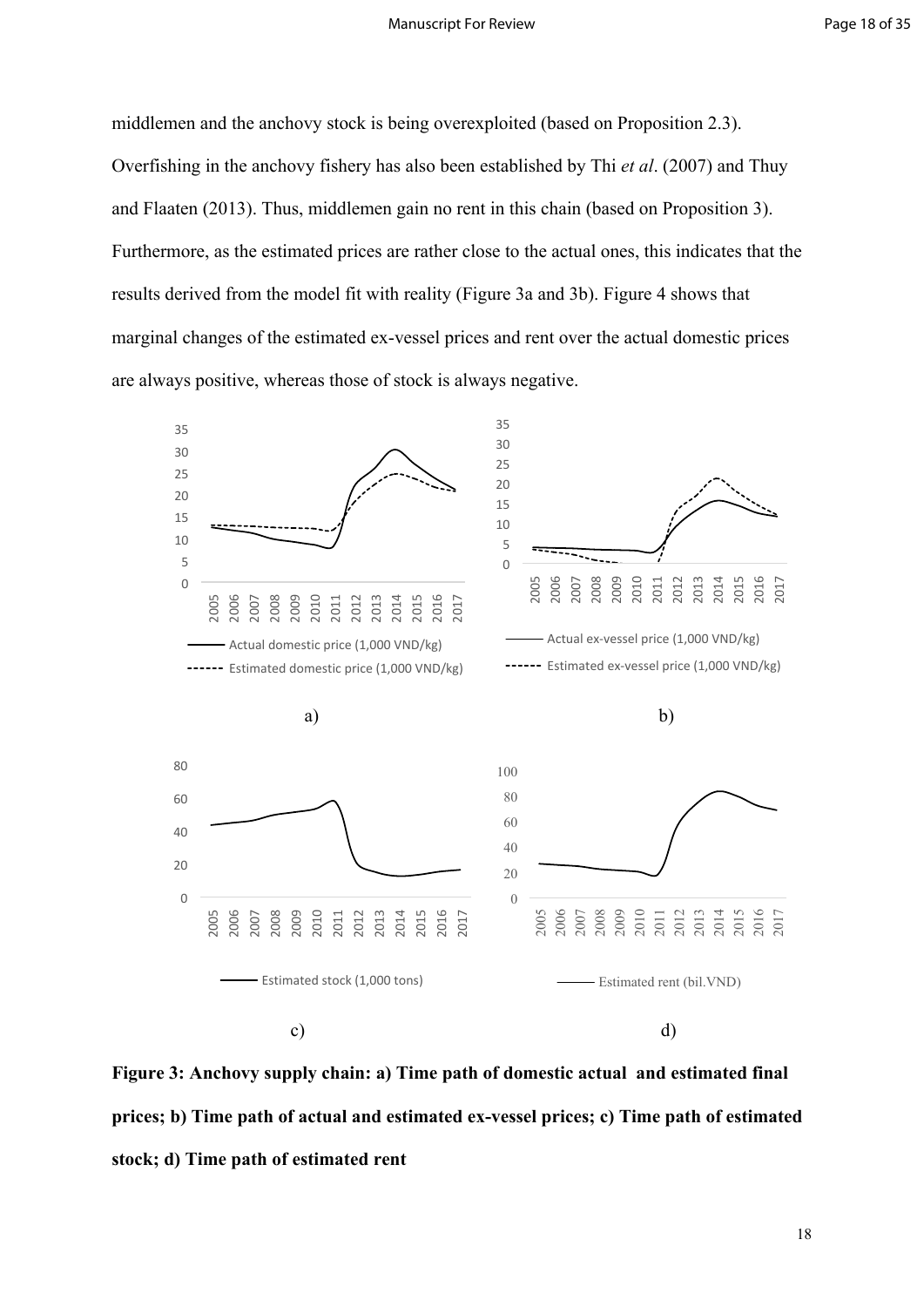### *The skipjack tuna supply chain*

Like the anchovy supply chain, the skipjack tuna enters the final market through the contribution of two types of middlemen: processors and traders. However, traders in the offshore skipjack tuna fisheries are supplementary in linking the fishermen to the processing companies, to whom they sell almost all their fish. The supply chain of skipjack tuna is depicted in Figure 4.



Middlemen

**Figure 4: The skipjack tuna supply chain in Vietnam**

Source: Duy *et al.* (2012a). Note: The percentages are of the skipjack tuna products transmitted along the chain in 2012.

There are several products included in the skipjack tuna supply chain. However, only the fresh fillet tuna<sup>2</sup> is included in this analysis. We explore the effects of its export price on

<sup>2</sup> In value terms, the fresh fillets account for 80% of the total export.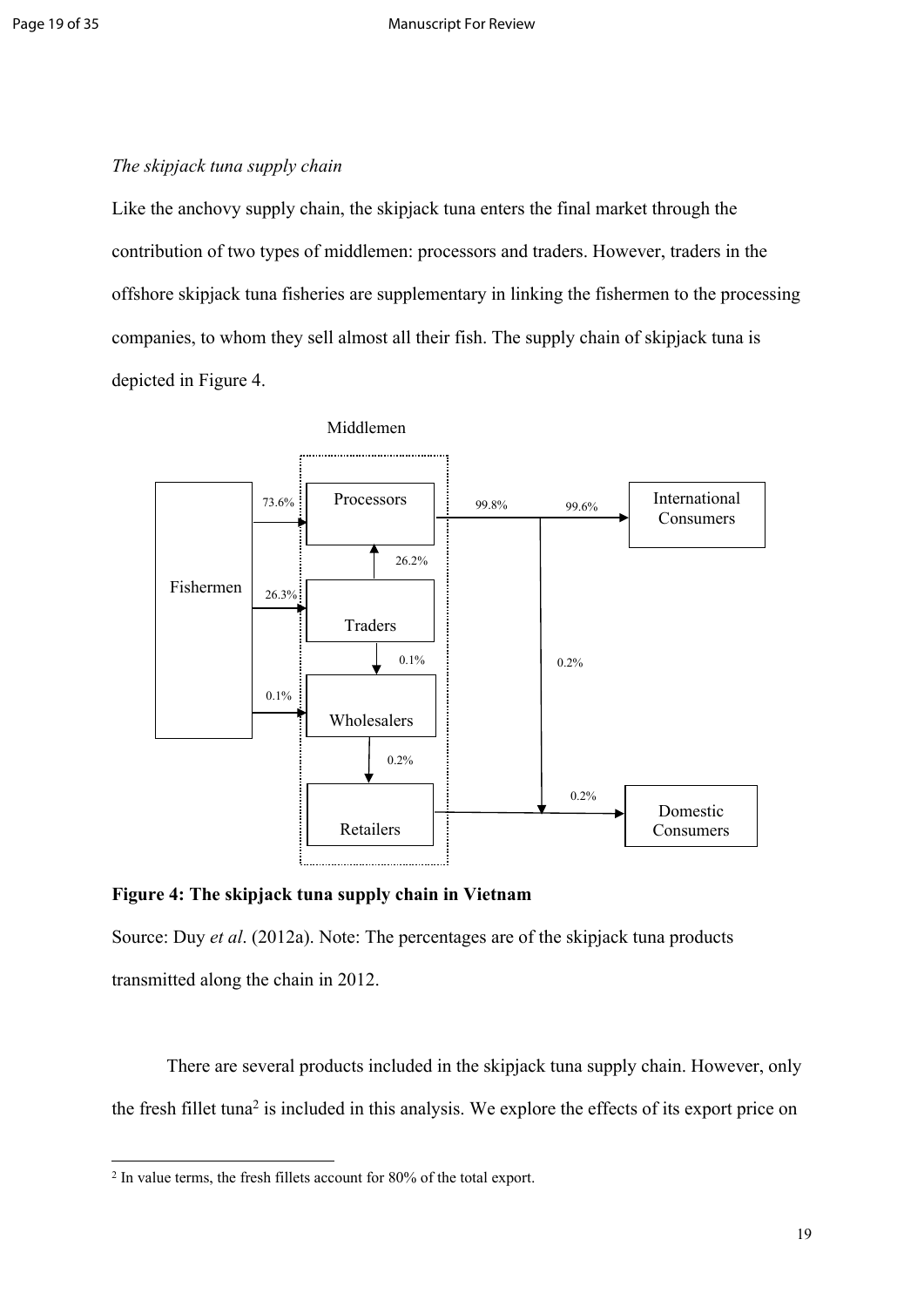the ex-vessel price and the stock. The market structure is also tested to identify if middlemen has any power to adjust prices in the chain. However, due to lack of data, the harvest data is used to discuss possible effects only on the stock, and the effects on the rent are not considered. The quarterly data for the period 2009–2017 were used in the analysis.

Figure 5 reveals that the ex-vessel price and the export price move quite closely up to 2011. However, later, the export price moved upward, then fluctuated from 2014, whereas the ex-vessel price stayed more or less constant. This indicates an asymmetric price transmission from the export price to the ex-vessel price. Indeed, an imperfect market structure is expected in the skipjack tuna supply chain, since the number of middlemen is relatively small compared to the number of fishermen. The quality of the skipjack tuna deteriorates soon after harvest. Therefore, middlemen may gain market power over fishermen when the fishing ground to shore distance and time often force fishermen to sell their catch quickly. Furthermore, many fishermen are bound by credit arrangements and reciprocal agreements with the middlemen, adding to the oligopsonistic power of the middlemen.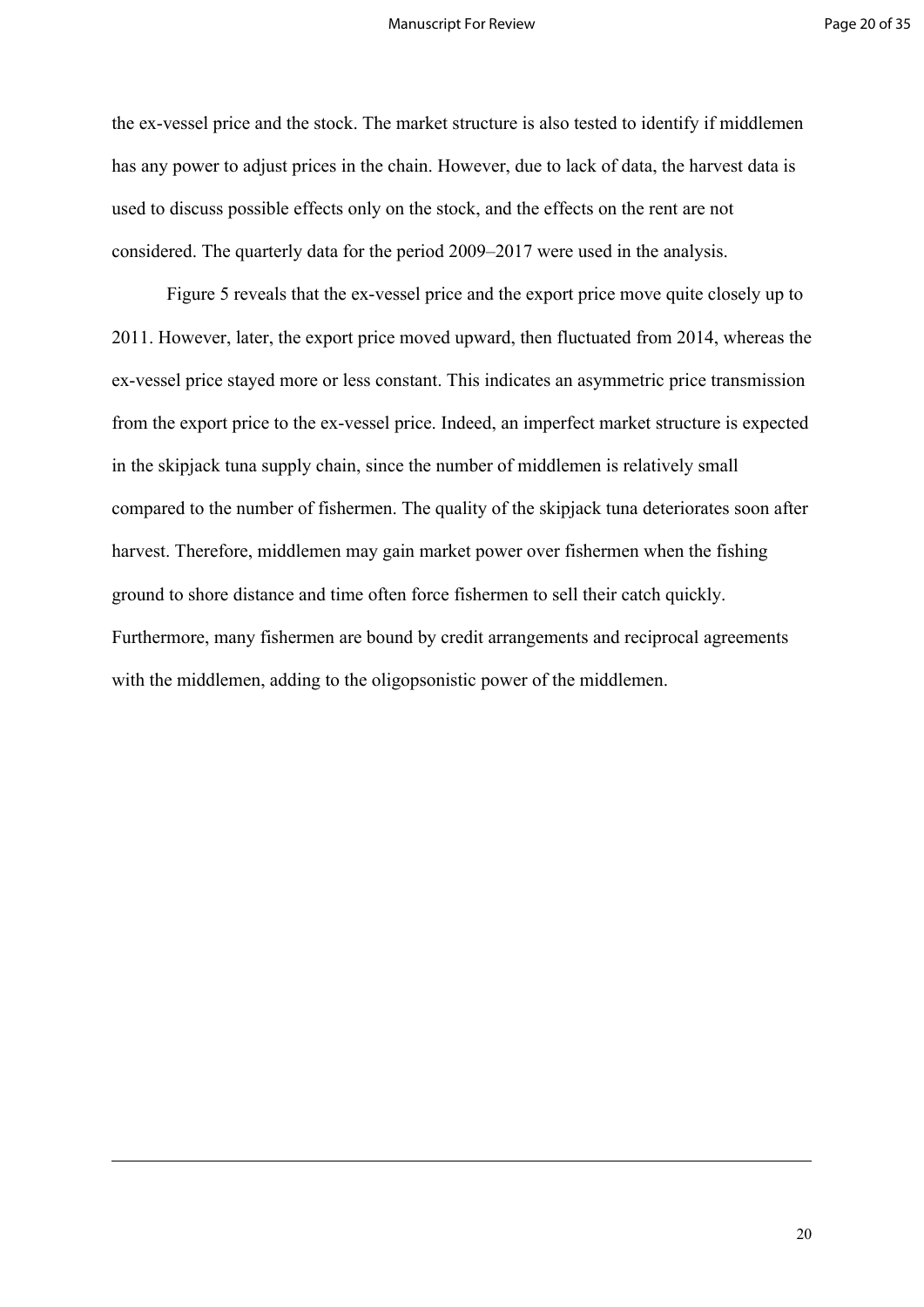

**Figure 5: Fresh fillet tuna supply chain: Quarterly export price and ex-vessel price 2009–2017.**

Source: Own data

Different techniques can be applied to examine price transmission in seafood commodity markets (Asche *et al.,* 2002, 2007; Sapkota *et al*., 2015). The researcher's choice may depend on the questions asked, the data available and the assumptions to be made. The error correction model (ECM) is considered an appropriate specification for testing asymmetric price transmission. The ECM model employed is as follows:

$$
d(lnP_t) = a_0 + \sum_{i=1}^{n} a_{1i} d(lnP_{t-i}) + \sum_{j=1}^{n} a_{2j} d(lnP_{w,t-j}) + \delta u_{t-1} + \varepsilon_t,
$$
\n(13)

where  $P_{t-i}$  and  $P_{w,t-j}$  are the ex-vessel price and the export price of fresh fillet tuna at quarter *t-i* and *t-j*, respectively, and *n* is the lag order of  $P_w$  and  $P_t$ . Furthermore,  $d(lnP_t)$ and  $d(lnP_{w,t-j})$  represent their changes, measured on a quarterly basis, and  $a_0$  is a constant term that capture transportation costs and quality differences. The estimated coefficient  $a_{1i}$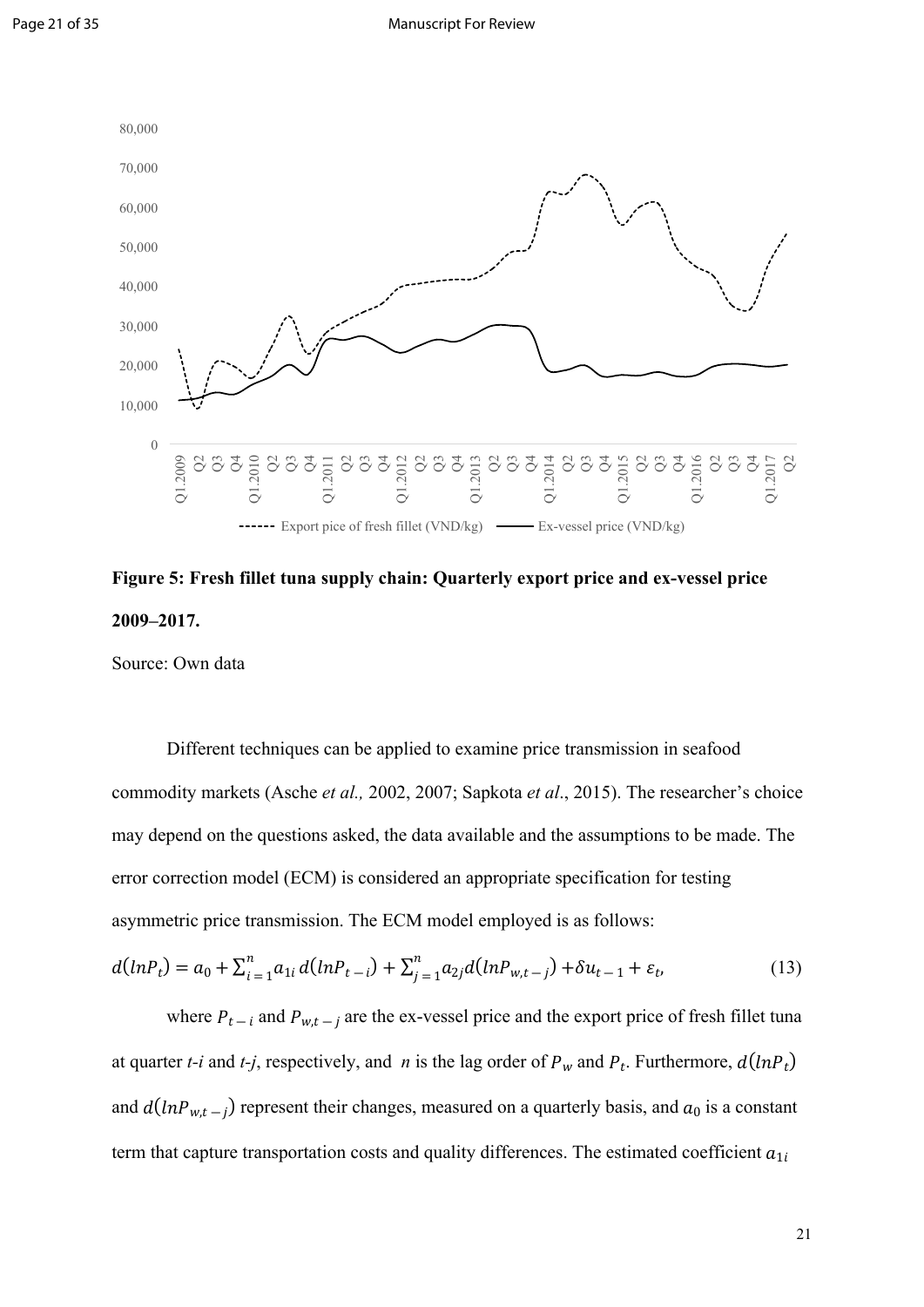examines whether the ex-vessel prices from the past quarter(s) can have any impacts on that of the current period. The short-term price transmissions from  $P_{w,t}$  to  $P_t$  are measured by  $a_{2i}$ . The transmission is either perfect or imperfect, depending on  $a_{2i} = 1$  or  $0 < a_{2i} < 1$ .  $u_{t-1}$  is an error term, which implies speed of adjustment to long-term equilibrium while  $\varepsilon_t$  is the residual (white noise).

| Variable             | Coefficient (standard error) |
|----------------------|------------------------------|
| $a_0$                | $1.26*(0.56)$                |
| $d(lnP_{t-1})$       | $-0.20(0.18)$                |
| $d(lnP_{w.t-1})$     | $-0.20(0.08)$                |
| $u_{t-1}$            | $-0.12*(0.06)$               |
| $R^2$                | 0.24                         |
| Adjusted $R^2$       | 0.13                         |
| Cointegration vector | $(1, -0.07)$                 |

| Table 2: OLS parameter estimates of ECM |  |  |  |
|-----------------------------------------|--|--|--|
|-----------------------------------------|--|--|--|

\* Significant at the 5% level.

The results of the ECM model are given in Table 2<sup>3</sup>. The variable  $d(lnP_{w,t-1})$  is insignificant at the 5% level, meaning that there was no short-term causality between the export price of fresh fillet and ex-vessel price of skipjack tuna. The coefficient of  $u_{t-1}$  is negative (-0.12) and significant. This shows that 12% of disequilibrium is corrected within one quarter for reaching a long-term equilibrium state. In other words, only 12% of the difference between long-term and short-term ex-vessel prices are adjusted within 3 months. More importantly, the estimated cointegration vector confirms that, given a 1% increase in the export price of the fresh fillet tuna, the ex-vessel price will increase by 0.07% in the long

<sup>&</sup>lt;sup>3</sup> The condition tests (ADF test and Johansen cointegration test) were satisfied before implementing ECM model. The results are available upon the request.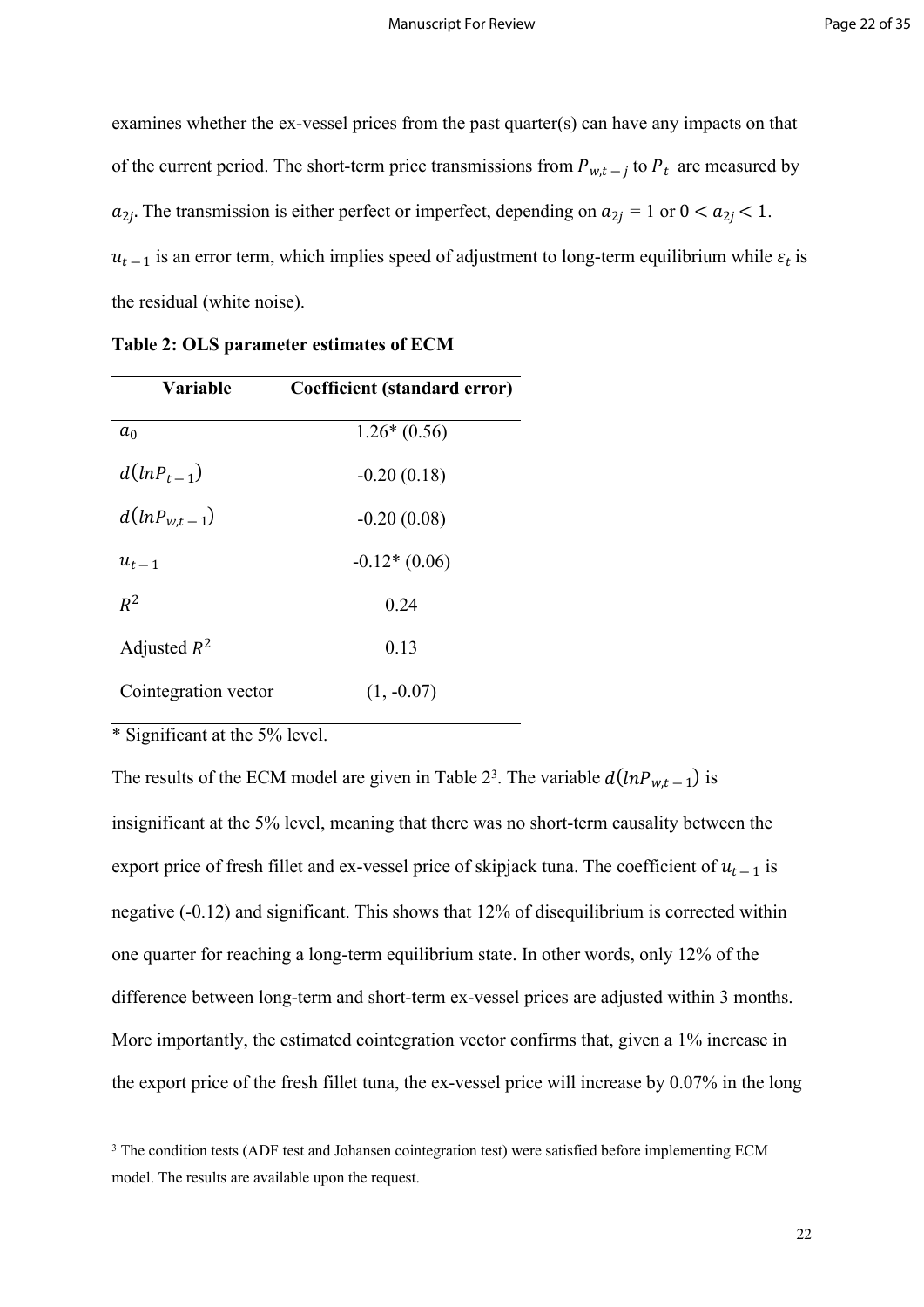#### Page 23 of 35 Manuscript For Review

run; this implies that the export price leads the ex-vessel price, which is consistent with the fact that middlemen has a stronger position in negotiating prices. In short, market power prevails in the intermediary sector of the chain and middlemen may abuse their market power to slow down an increase in ex-vessel price to reap their profit margin.

An interesting question is then if the stock is above the level that produces the MSY, as claimed in Proposition 2.3. In fact, this seems to be true for the skipjack tuna case. The total catch of tuna has been recorded to increase substantially during the period 2010-2017 (Table 3). The catch is also evaluated as far below MSY (MARD, 2018). This indicates that tuna fishing is currently not overexploited and the stock is above that of the level that produces MSY.

| Table 3: Total tuna catch in Vietnam's Exclusive Economic Zone 2010-2017 |  |
|--------------------------------------------------------------------------|--|
|--------------------------------------------------------------------------|--|

Unit: Metric tons

| Year | Skipjack tuna | Total tuna <sup>4</sup> | % skipjack tuna/total tuna |
|------|---------------|-------------------------|----------------------------|
| 2010 | 24,056        | 29,707                  | 80.98                      |
| 2011 | 24,792        | 30,688                  | 80.79                      |
| 2012 | 43,626        | 49,314                  | 88.47                      |
| 2013 | 55,391        | 62,204                  | 89.05                      |
| 2014 | 60,274        | 66,889                  | 90.11                      |
| 2015 | 61,009        | 70,866                  | 86.09                      |
| 2016 | 93,561        | 105,538                 | 88.65                      |
| 2017 | 86,295        | 95,944                  | 89.94                      |

Source: MARD (2018)

To summarize, the empirical results indicate that there is perfect competition among middlemen in the anchovy supply chain, where the anchovy stock is overexploited. In contrast, in the skipjack tuna supply chain, middlemen with their market power have contributed to keeping the stock above the MSY level.

<sup>4</sup> Includes skipjack tuna, yellowfin tuna and bigeye tuna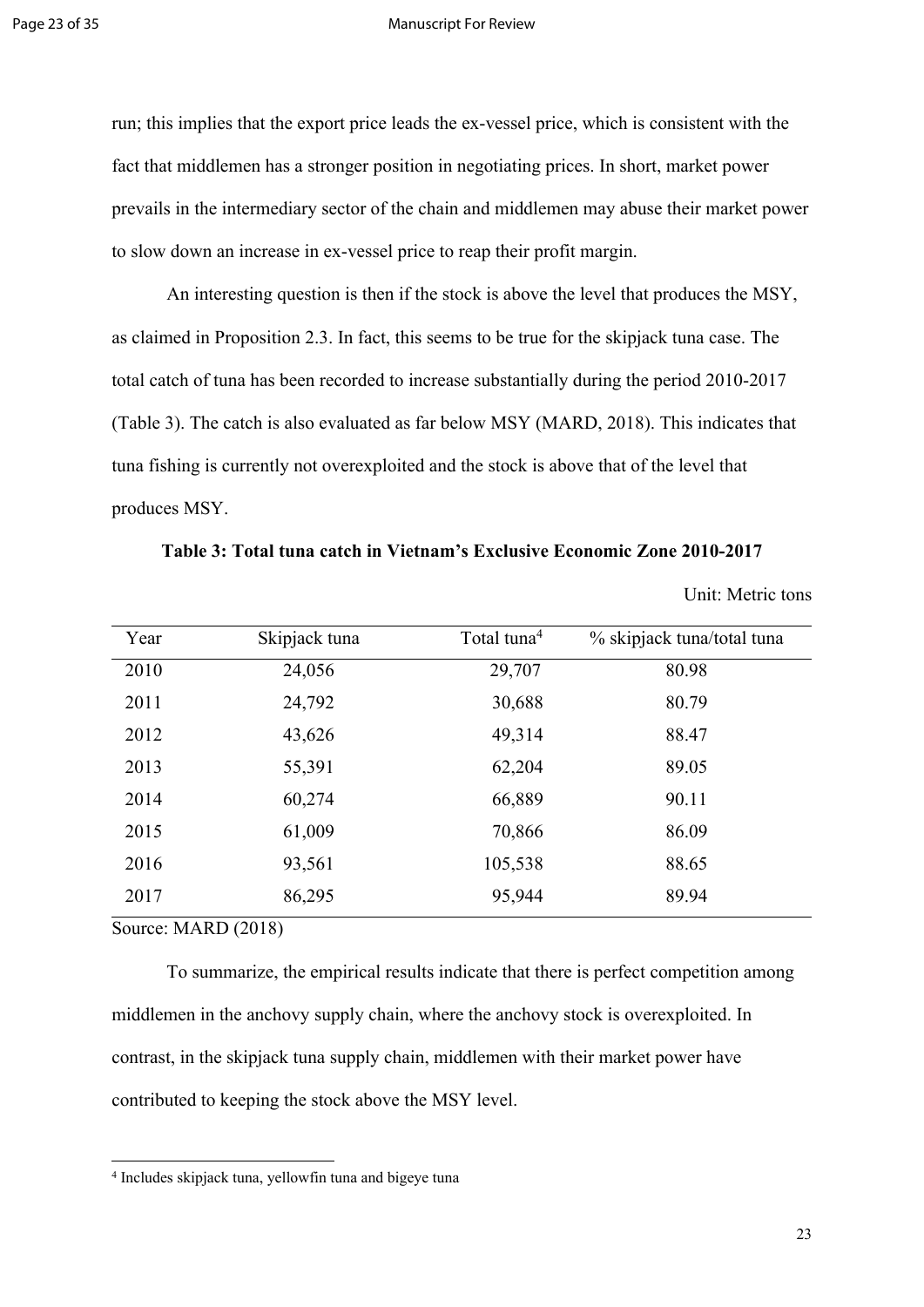### **Discussion**

Our findings indicate that middlemen have the potential to contribute to resource sustainability. They can partly offset overfishing caused by the open-access nature of the fishery, and they can assure that fishermen and middlemen share the rent increase when the final market price rises. At the same time, those with market power will take most of the rent.

The market power of middlemen has a similar effect as a harvest tax imposed on the fishermen. The government could, alternatively, have levied this or introduced an export tax. It is clear that the implementation of a harvest tax requires management costs that are not free. The middlemen, who exist as a consequence of the functioning of the market, contribute to conservation of the fish stocks, and the government does not have to pay any fee for that. From a management point of view, this can be seen as an advantage, since management costs can make up a considerable percentage of landed value (Wallis and Flaaten, 2003). Furthermore, introducing the correct harvest tax to the fishermen is challenging. One question to ask is who receives the rents and who pays the costs. When an industry generates economic rent, there may be a race to capture the rent. In the bioeconomic models, it has usually been assumed that the rent accrues to the fishermen. However, rent could be captured by middlemen, as demonstrated above.

Middlemen can therefore also be part of the problem in the management of fisheries resources. A market with a few powerful middlemen can have efficiency disadvantages. Fish stocks may be excessively conserved and not utilized in a rational economic way. Middlemen may exploit their power and take most of the rent to the detriment of fishermen. A welfare economic optimum will not be achieved, since in this scenario the rent mainly accrues to a few middlemen. It is obvious that there are still trade-offs and difficult balancing problems, and these need to be addressed by the authorities. But managing a limited number of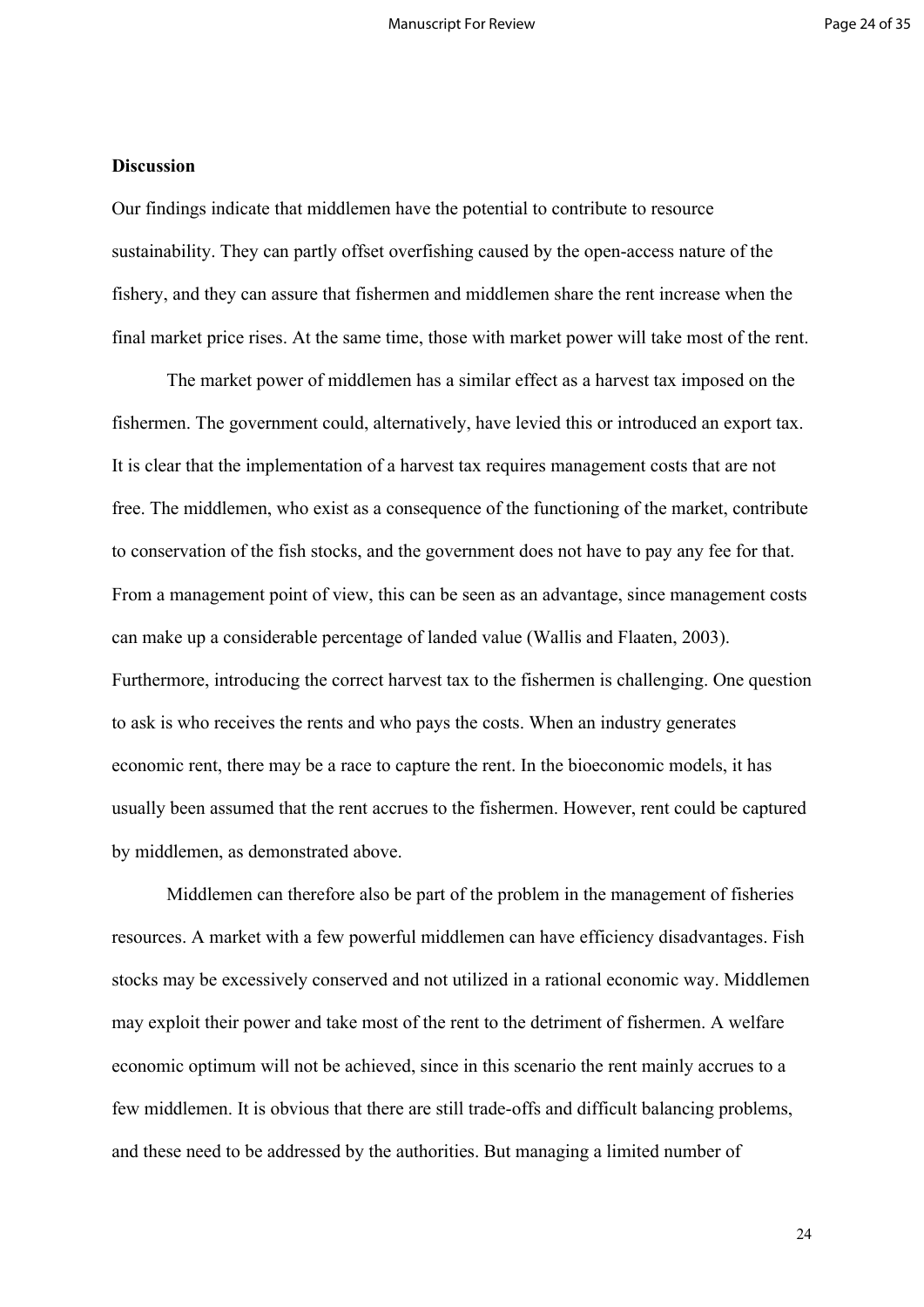#### Page 25 of 35 Manuscript For Review

middlemen or processors is probably easier and less costly than managing a large number of fishermen. Therefore, allowing middlemen to operate the market and capture the rent, and then imposing a tax on them may be a second-best policy option. In Vietnam, from an economic efficiency point of view, it would be better to prioritize management measures in the anchovy fisheries rather than in the tuna fisheries.

This study confirms that positive rent can be generated in open-access fisheries as intra-marginal rent, due to the heterogeneous cost of vessels. Both the number of vessels entering the fishery and their cost structure will determine the size of the rent. Fishermen stay in the fishery for the rent in relation to their opportunity costs that may include different types of social cost and their individual valuation of leisure time, and they stay in the fishery as long as the net benefit is positive. Of course, there may be dissimilarities between the short and the long term. In the short term, it is sufficient that the vessels cover their operational costs, whereas in the long term vessels have to operate on a full-cost coverage basis. If the overall objective of the fisheries' policy is rent maximization, including resource rent and intra-marginal rent, the optimal sustainable yield may in some cases become closer to the MSY (Copes, 1972; Béné et al., 2010). This can be achieved by establishing an intermediary sector, consisting of middlemen with a moderate degree of market power.

Different types of surplus can be generated in open-access fisheries (Flaaten et al., 2017). The economic rent computed above consists of resource rent, intra-marginal rent and producer surplus in the harvest and the processing industries. Quaas et al. (2018) pointed out that input owners of the harvesting sector can also create a surplus, and Thurman and Easley (1992) argued that total surplus can be greater if substitute inputs and characteristics of the final consumers are taken into account. These aspects are not discussed here since we focus on the intermediary sectors in developing countries where input owners are normally smallscale operators and hardly have any market power. It is not easy for middlemen to switch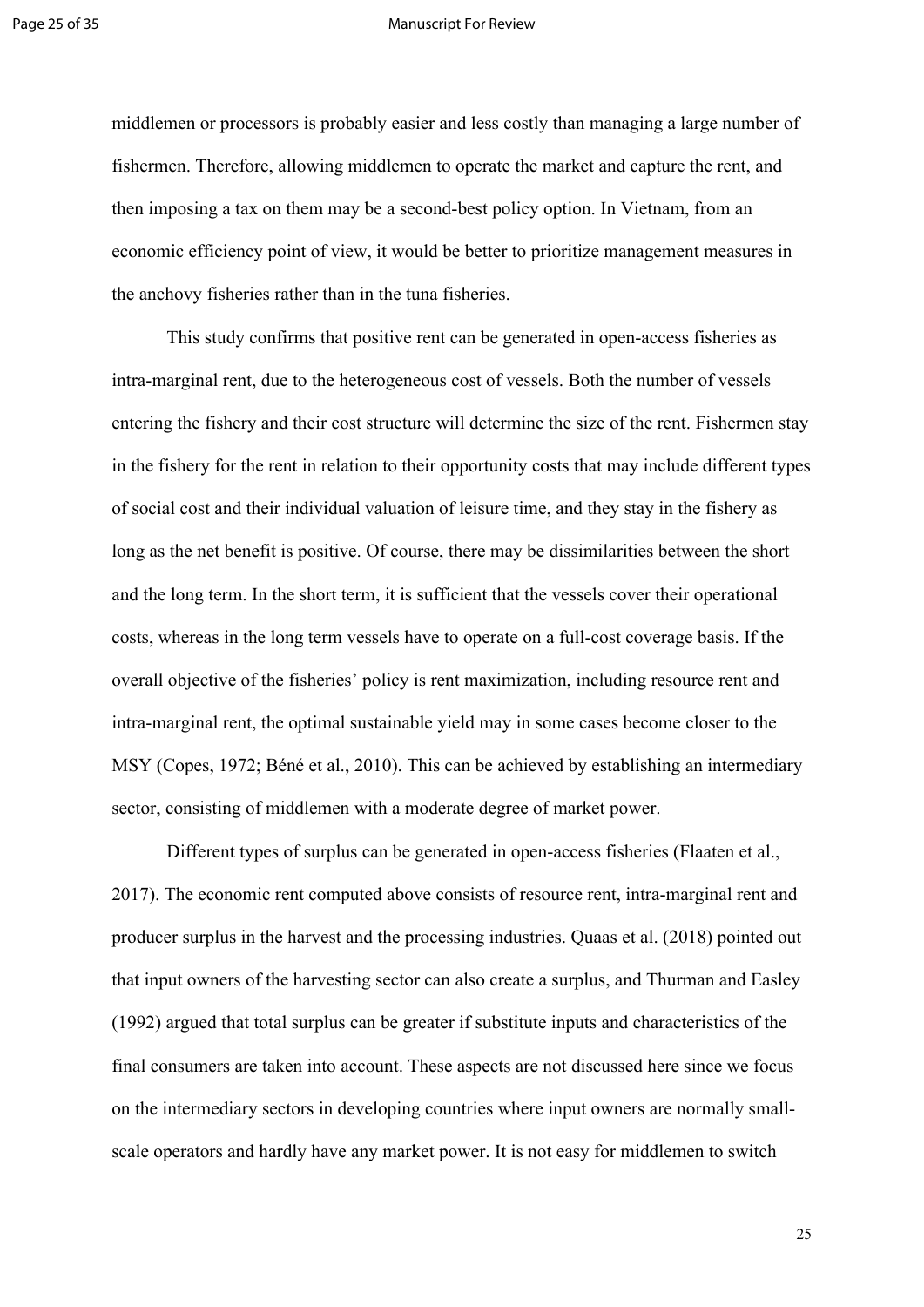trading from one species to another due to high investment costs of processing or preserving equipment and pre-defined contracts for certain species. The same applies to the retail sectors. However, in high income developed countries increasing market power of the modern retail sector seems to be the case, but this is outside the scope of this study.

The total cost function applied in this study is a simple polynomial function of degree two, which gives a linear marginal cost function. In fact, it could be generalized as a polynomial form with a degree greater than two, depending on how elastic the effort–cost relationship is. However, even though the mathematical results would be more complicated, the qualitative findings would in principle be the same.

In the real world, seafood supply chains tend to be complex. They involve numerous interlinked activities performed by multiple intermediary actors located in different regions of a country, or even in various countries around the globe. Thus, to bring the theory closer to the real world, the analysis of the effects of the final market price on the basic biological and economic factors of open-access fisheries in a developing country, could take into account the diverse intermediaries and the complex supply chain.

### **Conclusion**

The issue of rent creation in open-access fisheries has not received much scholarly attention. Rather, it has generally been assumed that the economic rent will dwindle as an inevitable consequence of the open-access characteristics. This study enriches the literature by addressing the possibility of positive rent in open access fisheries. It also identifies opportunities to enhance rent without overexploitation of fish stocks by organizing the intermediary market through middlemen with market power. Middlemen may play an important role and act as a functional equivalent to a harvest tax that help ensure resource conservation. However, unlike a harvest tax, which can be costly to implement, middlemen, as discussed above, operate as a constitutive part of the market. Nevertheless, too few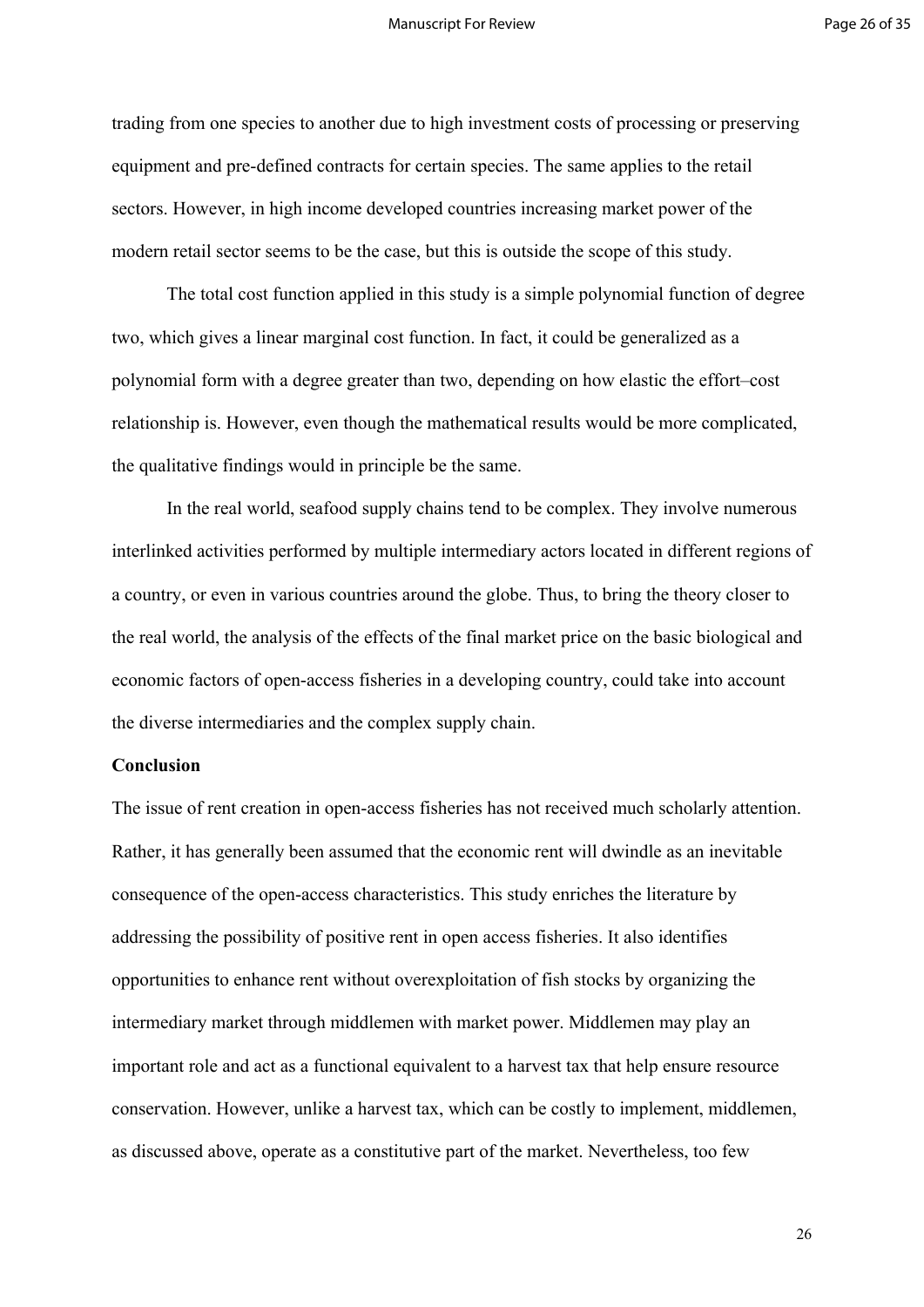middlemen is a problem when it comes to rent distribution and social equality. Even though middlemen can create more rents for the supply chain, these rents mainly benefit the middlemen. Hence, collecting tax from middlemen is important and could prove beneficial, since it is easier than including a large number of fishermen. The middlemen institution in the case of Vietnam, and probably also in many other countries, has developed through the functioning of the market without governmental participation. To allow the middlemen to operate the market, e.g. through licensing, and to capture the rent, and then taxing them, could be a second-best policy to apply. However, this necessitates further research.

**Acknowledgement** This paper has benefited substantially from the valuable comments given by the two anonymous reviewers and by Peter Arbo.

## **Appendix A.** Proof of propositions

### *Proof of Proposition 1*

To find the effect on the ex-vessel price of the final market price, we differentiate Eq. (10) which yields:

$$
\frac{\partial P}{\partial P_n} = \frac{1}{1 + \frac{\mu}{\varepsilon}}\tag{A1}
$$

We now consider how the ex-vessel price changes when market power appears. This is done by differentiating Eq. (A1) with respect to the degree of market power. This gives:

$$
\frac{\partial \left(\frac{\partial P}{\partial P_n}\right)}{\partial \mu} = -\frac{1}{\varepsilon \left(1 + \frac{\mu}{\varepsilon}\right)^2} \tag{A2}
$$

With  $\mu = 0$ , Eq. (A1) yields  $\frac{\partial P}{\partial p} = 1$ .  $\frac{\partial P_n}{\partial P_n} = 1$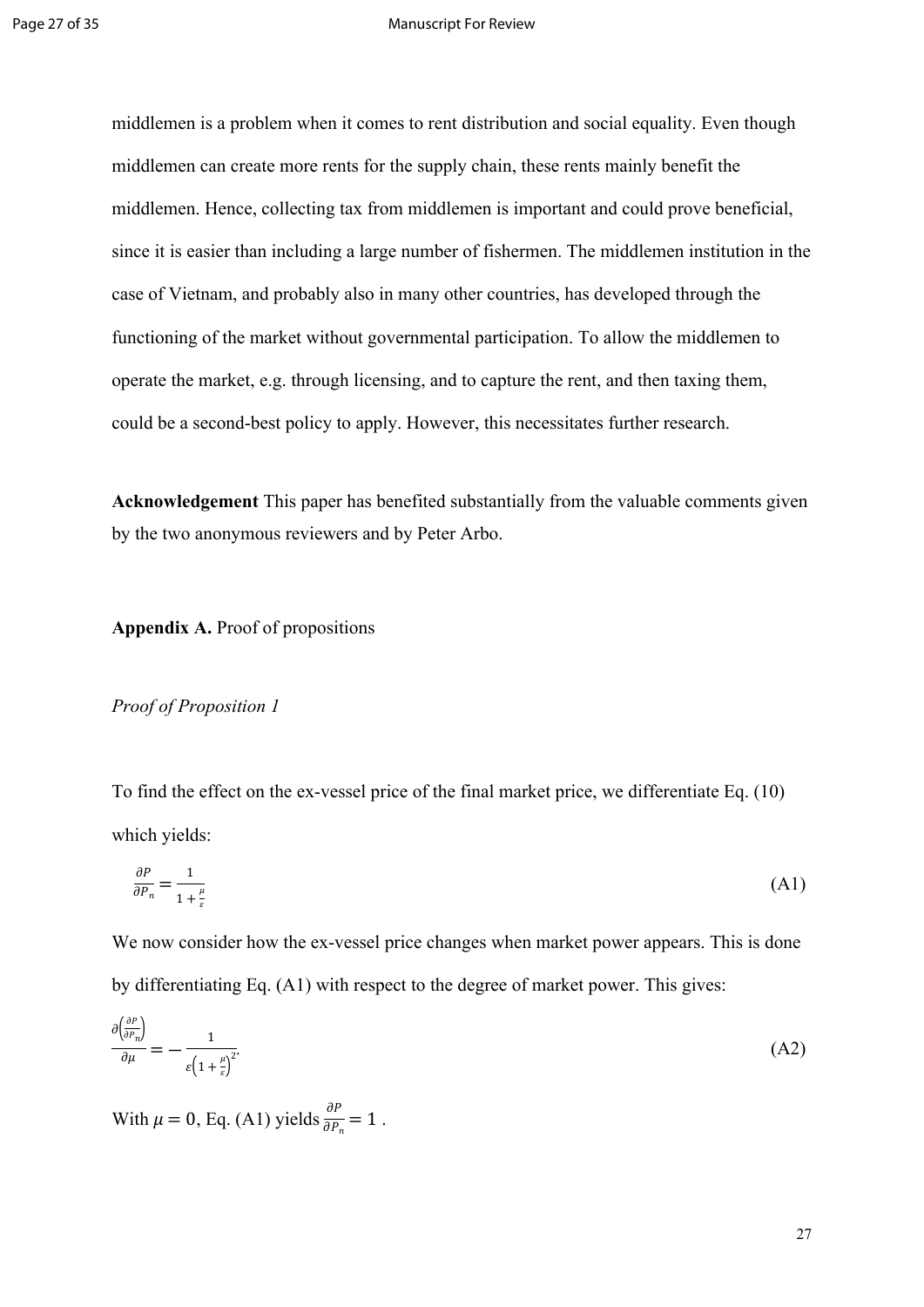With  $0 < \mu \leq 1$ , a middleman with market power will tend to offer a price at which  $P_n - c$ 

*P*. From this follows 
$$
\left(1 + \frac{\mu}{\varepsilon}\right) > 1 \to \frac{\mu}{\varepsilon} > 0 \to \varepsilon > 0
$$
. This results in  $\frac{\partial P}{\partial P_n} > 0$ , and  $\frac{\partial \left(\frac{\partial P}{\partial P_n}\right)}{\partial \mu} > 0$ .

Thus, Eq. (A1) is always positive and Eq. (A2) is always negative; that is, satisfying Proposition 1.1.

With 
$$
\mu = 0
$$
, Eq. (A1) gives  $\frac{\partial P}{\partial P_n} = 1$ ; With  $0 < \mu \le 1$ , Eq. (A1) we find  $\frac{\partial P}{\partial P_n} < 1$ .

Hence, Proposition 1.2 is proved.

A middleman with market power,  $0 < \mu \le 1$ , will tend to offer a price at which  $P_n - c > P$ . From this follows that  $\varepsilon > 0 \rightarrow X > \frac{K}{e}$  or  $X > X_{MSY}$  or  $P < P_{MSY}$ . If middlemen are competitive,  $\frac{1}{e}$  or  $X > X_{MSY}$  or  $P < P_{MSY}$ .  $\mu = 0$ , then  $P_n - c = P$  with  $\forall \varepsilon$ . This condition is thus satisfied even if  $\varepsilon < 0$  or  $P > P_{MSY}$ . Proposition 1.3 is proved.

# *Proof of Proposition 2*

To see how fish stocks will be affected by opening up for trade, we use Eq. (5) and differentiate the fish stock with respect to the ex-vessel price:

$$
\frac{dX}{dP} = -\frac{q^2X^2}{\gamma r\left(\ln\frac{K}{X} + 1\right)} < 0\tag{A3}
$$

Next, we multiply Eq. (A3) with Eq. (A1) in order to achieve the differential of fish stock with respect to the final market price. This yields:

$$
\frac{\partial X}{\partial P_n} = \frac{\partial X}{\partial P} \cdot \frac{\partial P}{\partial P_n} = -\frac{q^2 X^2}{\gamma r \left( \ln \frac{\kappa}{X} + 1 \right)} \cdot \frac{1}{1 + \frac{\mu}{\varepsilon}} < 0. \tag{A4}
$$

The effect of the degree of market power at the intermediary level on the fish stock is then found as:

$$
\frac{\partial \left(\frac{\partial X}{\partial P_n}\right)}{\partial \mu} = \frac{-q^2 X^2}{\gamma r \left(\ln \frac{K}{X} + 1\right)} \cdot \frac{-1}{\varepsilon \left(1 + \frac{\mu}{\varepsilon}\right)^2} = \frac{q^2 X^2}{\gamma r \left(\ln \frac{K}{X} + 1\right) \varepsilon \left(1 + \frac{\mu}{\varepsilon}\right)^2} > 0.
$$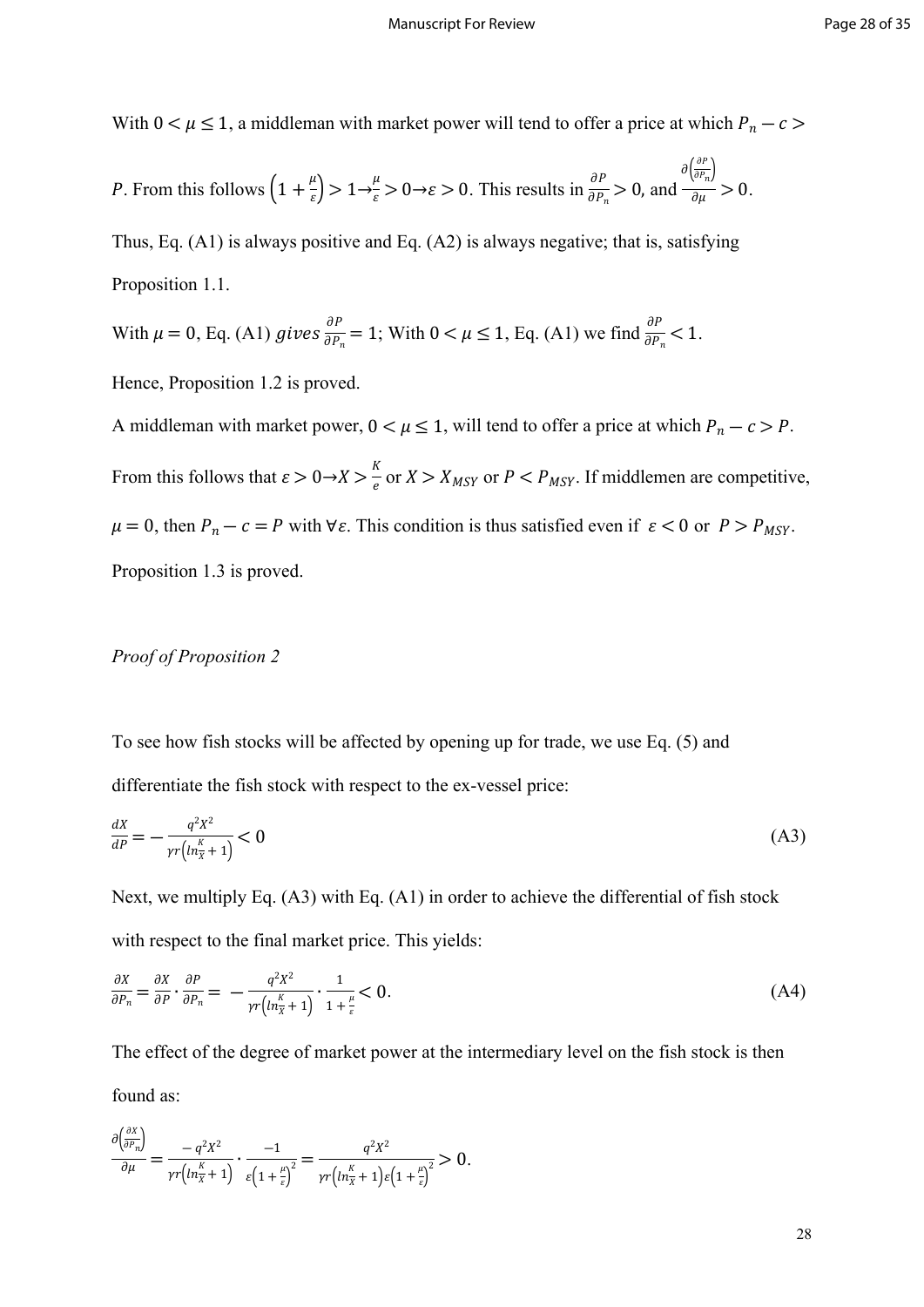Hence, Proposition 2.1 is proved.

To prove Proposition 2.2, we consider the effects on the stock of an increase in the final market price with market failures,  $\frac{\partial X}{\partial P}$ , and without market failures,  $\frac{\partial X}{\partial P}$ , at the  $\overline{\partial P_n}\bigg|_{0 \leq \mu \leq 1}$ ∂  $\overline{\partial P_n}\Big|_{\mu=0}$ intermediary level:

$$
\frac{\partial X}{\partial P_n}\Big|_{\mu=0} = -\frac{q^2 X^2}{\gamma r (n \frac{K}{X} + 1)}
$$

$$
\frac{\partial X}{\partial P_n}\Big|_{0 < \mu \le 1} = -\frac{q^2 X^2}{\gamma r (n \frac{K}{X} + 1)} \cdot \frac{1}{1 + \frac{\mu}{\varepsilon}}
$$

$$
\left. \frac{\partial X}{\partial P_n}\right|_{\mu=0} < \frac{\partial X}{\partial P_n}\Big|_{0 < \mu \le 1}
$$

ε

Proposition 2.2 is proved.

When  $1 \ge \mu > 0 \rightarrow P < P_{MSY} \rightarrow E < E_{MSY} \rightarrow X > X_{MSY}$ ; When  $\mu = 0 \rightarrow P > P_{MSY} \rightarrow E > E_{MSY}$  $\rightarrow$  X <  $X_{MSY}$ . Proposition 2.3 is proved.

# *Proof of Proposition 3*

To prove Proposition 3.1, we first differentiate  $\pi_f$  with respect to *X* in Eq. (11) to identify how the fishermen's rent changes in response to the stock:

$$
\frac{\partial \pi_f}{\partial x} = \frac{\gamma r^2}{q^2} ln \frac{K}{X} \left( -\frac{1}{X} \right) < 0 \tag{A5}
$$

Multiplying Eq. (A4) by Eq. (A5), the effect on fishermen's rent of the final market price is obtained:

$$
\frac{\partial \pi_f}{\partial P_n} = \frac{\partial \pi_f}{\partial X} \cdot \frac{\partial X}{\partial P_n}
$$
\n
$$
\frac{\partial \pi_f}{\partial P_n} = \frac{\gamma r^2}{q^2} ln_X^K \left( -\frac{1}{X} \right) \cdot \left( -\frac{q^2 X^2}{\gamma r \left( n \frac{K}{X} + 1 \right) 1 + \frac{\mu}{\varepsilon}} \right) = \frac{1}{1 + \frac{\mu}{\varepsilon} \left( n \frac{K}{X} + 1 \right)} > 0
$$
\n(A6)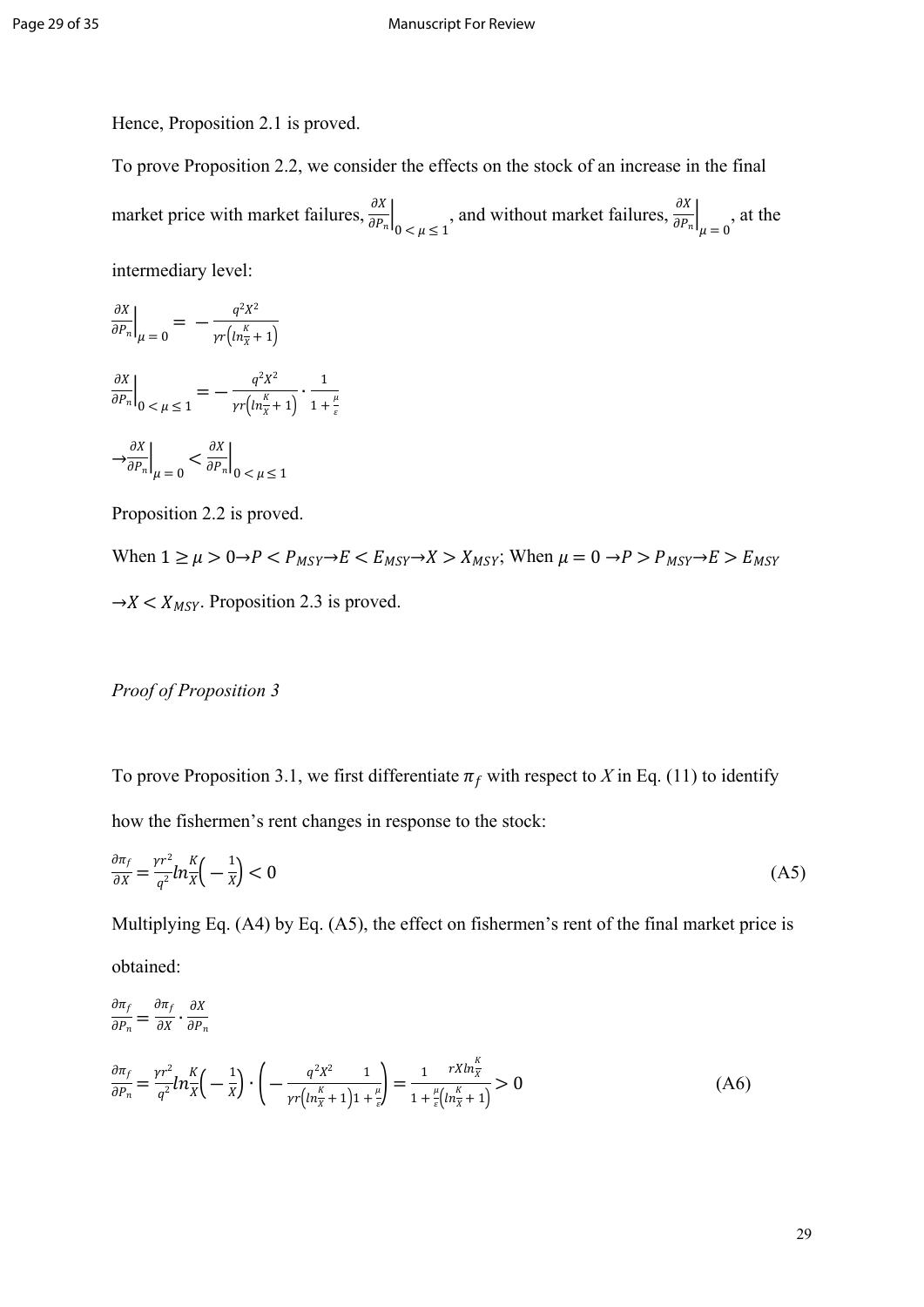Secondly, we consider how profit of the middlemen will be affected by opening up for trade. Differentiating  $\pi_m$  with respect to *X* by using Eq. (12) yields then:

$$
\frac{\partial \pi_m}{\partial X} = 2 \frac{\mu \gamma r^2}{\varepsilon q^2} ln \frac{K}{X} \left( -\frac{1}{X} \right) < 0 \tag{A7}
$$

The effect on profit of the middlemen as a result of final market price changes is found by

multiplying Eq. (A7) by Eq. (A4):

$$
\frac{\partial \pi_m}{\partial P_n} = \frac{\partial \pi_m}{\partial X} \cdot \frac{\partial X}{\partial P_n}
$$
\n
$$
\frac{\partial \pi_m}{\partial P_n} = 2 \frac{\mu \gamma r^2}{\varepsilon q^2} ln_X^K \left( -\frac{1}{X} \right) \cdot \left( -\frac{q^2 X^2}{\gamma r \left( \ln_X^K + 1 \right) 1 + \frac{\mu}{\varepsilon} \right)} = 2 \frac{\mu}{\varepsilon} \frac{1}{1 + \frac{\mu}{\varepsilon} \left( \ln_X^K + 1 \right)} > 0 \text{ with } \forall \varepsilon > 0 \tag{A8}
$$

The total rent effect is then:

$$
\frac{\partial \pi}{\partial P_n} = \frac{\partial \pi_m}{\partial P_n} + \frac{\partial \pi_f}{\partial P_n} = 2 \frac{\mu}{\varepsilon_1 + \frac{\mu}{\varepsilon} \left( \ln \frac{\kappa}{\chi} + 1 \right)} + \frac{1}{1 + \frac{\mu}{\varepsilon} \left( \ln \frac{\kappa}{\chi} + 1 \right)}
$$
\n
$$
= \frac{2 \frac{\mu}{\varepsilon} + 1 \ rX \ln \frac{\kappa}{\chi}}{\frac{\mu}{\varepsilon} + 1 \left( \ln \frac{\kappa}{\chi} + 1 \right)} > 0 \text{ with } \forall \varepsilon > 0
$$
\n(A9)

Propositions 3.1 and 3.2 are proved.

To show that the total rent of the supply chain are influenced by the degree of market power among middlemen, we differentiate Eq. (A6), Eq. (A8) and Eq. (A9) once more with respect to  $\mu$ :

$$
\frac{\partial \left(\frac{\partial n_f}{\partial P_n}\right)}{\partial \mu} = -\frac{1}{\varepsilon \left(1 + \frac{\mu}{\varepsilon}\right)^2 \left(ln_{\overline{x}}^K + 1\right)}
$$
\n
$$
\frac{\partial \left(\frac{\partial n_m}{\partial P_n}\right)}{\partial \mu} = \frac{2}{\varepsilon \left(1 + \frac{\mu}{\varepsilon}\right)^2 \left(ln_{\overline{x}}^K + 1\right)}
$$
\n
$$
\frac{\partial \left(\frac{\partial n}{\partial P_n}\right)}{\partial \mu} = \frac{\partial \left(\frac{\partial n_f}{\partial P_n}\right)}{\partial \mu} + \frac{\partial \left(\frac{\partial n_m}{\partial P_n}\right)}{\partial \mu} = \frac{1}{\varepsilon \left(1 + \frac{\mu}{\varepsilon}\right)^2 \left(ln_{\overline{x}}^K + 1\right)}
$$
\n
$$
\varepsilon > 0 \rightarrow \frac{\partial \left(\frac{\partial n_f}{\partial P_n}\right)}{\partial \mu} < 0 \text{ but } \frac{\partial \left(\frac{\partial n_m}{\partial P_n}\right)}{\partial \mu} > 0 \text{ and } \frac{\partial \left(\frac{\partial n}{\partial P_n}\right)}{\partial \mu} > 0
$$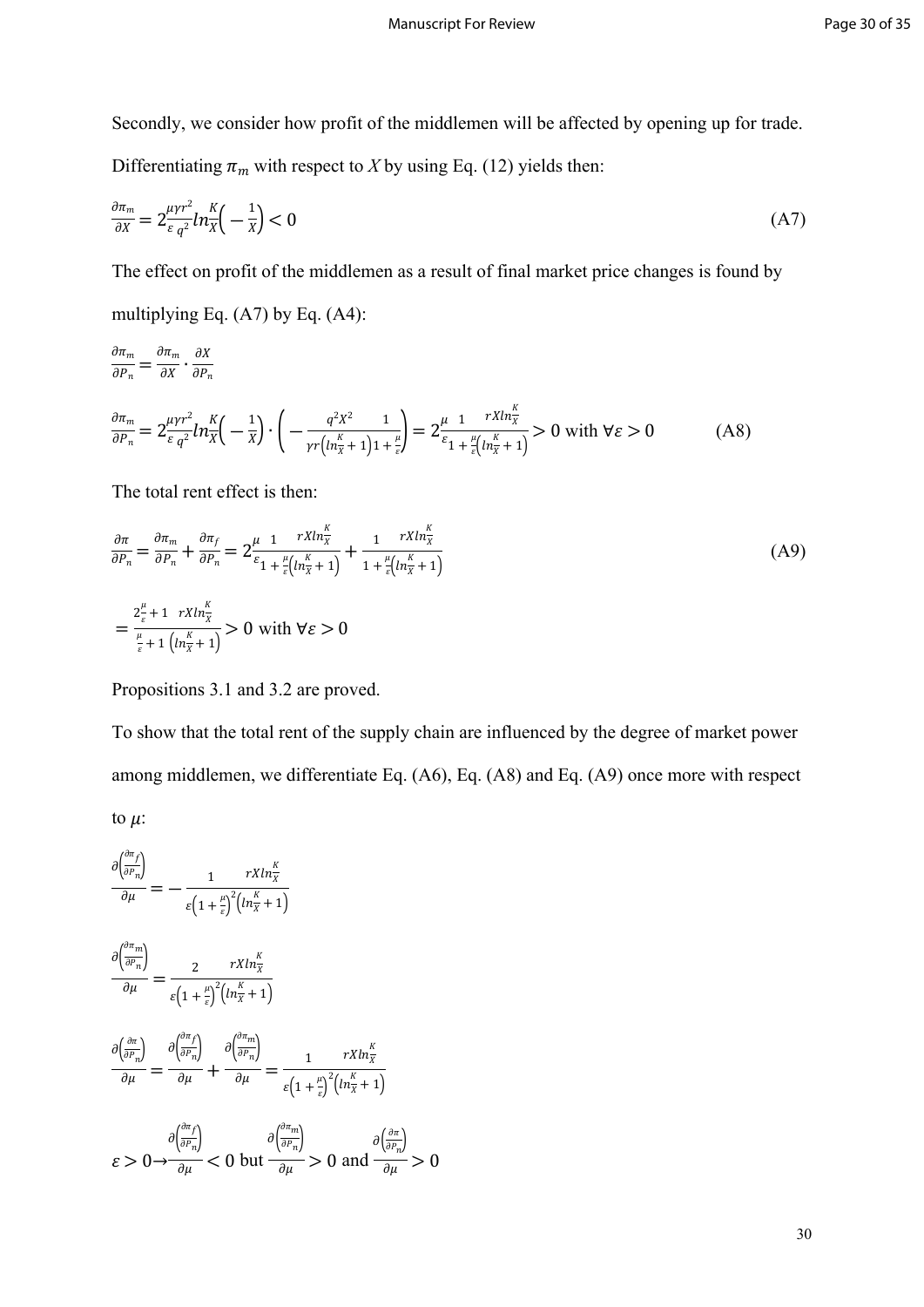$$
\frac{\partial \pi}{\partial P_n}\Big|_{\mu=0} = \frac{rXln_{\overline{X}}^{\kappa}}{\left(ln_{\overline{X}}^{\kappa}+1\right)}
$$
\n
$$
\frac{\partial \pi}{\partial P_n}\Big|_{0 \le \mu \le 1} = \frac{2\frac{\mu}{\varepsilon} + 1 \ rXln_{\overline{X}}^{\kappa}}{\frac{\mu}{\varepsilon} + 1 \left(ln_{\overline{X}}^{\kappa}+1\right)} > \frac{rXln_{\overline{X}}^{\kappa}}{\left(ln_{\overline{X}}^{\kappa}+1\right)} = \frac{\partial \pi}{\partial P_n}\Big|_{\mu=0} \text{ since } \frac{2\frac{\mu}{\varepsilon}+1}{\frac{\mu}{\varepsilon}+1} > 1
$$

Proposition 3.3 is proved.

## **Appendix B.**

| Table B.1: Anchovy supply chain: Summary of estimated domestic price, stock and rent |  |  |  |  |  |  |  |  |  |  |  |  |  |  |  |  |  |  |  |  |  |  |  |  |  |  |  |  |  |  |  |
|--------------------------------------------------------------------------------------|--|--|--|--|--|--|--|--|--|--|--|--|--|--|--|--|--|--|--|--|--|--|--|--|--|--|--|--|--|--|--|
|--------------------------------------------------------------------------------------|--|--|--|--|--|--|--|--|--|--|--|--|--|--|--|--|--|--|--|--|--|--|--|--|--|--|--|--|--|--|--|

|         |                          |       |         |         |                        |         |                  |             | $\partial P^e$<br>$\partial P_d$ | $\overline{\partial X}$<br>$\partial P_d$ | $\partial \pi_f$<br>$\partial \pi$<br>$\overline{\partial P_d}(\overline{\partial P_d})$ | $\partial P^a$<br>$\overline{\partial P_d}$ |
|---------|--------------------------|-------|---------|---------|------------------------|---------|------------------|-------------|----------------------------------|-------------------------------------------|------------------------------------------------------------------------------------------|---------------------------------------------|
| $P_d^a$ | $P_d^e$                  | $P^a$ | $P^e$   | ε       | $\boldsymbol{X}$       | $\pi_f$ | $\pi_m$          | $\pi_{m+f}$ |                                  |                                           |                                                                                          |                                             |
|         | $(1,000 \text{ VND/kg})$ |       |         |         | $(1,000 \text{ tons})$ |         | (Bil.VND)        |             |                                  |                                           |                                                                                          |                                             |
| 12.40   | 12.92                    | 3.92  | 3.40    | $-0.23$ | 43.30                  | 26.58   | $\boldsymbol{0}$ | 26.58       |                                  |                                           |                                                                                          |                                             |
| 11.75   | 12.79                    | 3.79  | 2.75    | $-0.22$ | 44.63                  | 25.59   | $\boldsymbol{0}$ | 25.59       | 1,00                             | $-2,04$                                   | 1,52                                                                                     | 0,20                                        |
| 11.10   | 12.66                    | 3.66  | 2.10    | $-0.21$ | 46.04                  | 24.59   | $\boldsymbol{0}$ | 24.59       | 1,00                             | $-2,16$                                   | 1,53                                                                                     | 0,20                                        |
| 9.79    | 12.39                    | 3.39  | 0.79    | $-0.19$ | 49.31                  | 22.46   | $\mathbf{0}$     | 22.46       | 1,00                             | $-2,51$                                   | 1,63                                                                                     | 0,20                                        |
| 9.14    | 12.26                    | 3.26  | 0.14    | $-0.18$ | 51.06                  | 21.41   | $\boldsymbol{0}$ | 21.41       | 1,00                             | $-2,68$                                   | 1,60                                                                                     | 0,20                                        |
| 8.48    | 12.13                    | 3.13  | $-0.52$ | $-0.17$ | 52.95                  | 20.35   | $\mathbf{0}$     | 20.35       | 1,00                             | $-2,90$                                   | 1,63                                                                                     | 0,20                                        |
| 8.09    | 11.87                    | 2.87  | $-0.91$ | $-0.14$ | 57.21                  | 18.17   | $\mathbf{0}$     | 18.17       | 1,00                             | $-10,79$                                  | 5,51                                                                                     | 0,66                                        |
| 21.54   | 17.98                    | 8.98  | 12.54   | $-0.40$ | 20.55                  | 56.90   | $\boldsymbol{0}$ | 56.90       | 1,00                             | $-2,73$                                   | 2,88                                                                                     | 0,45                                        |
| 25.70   | 22.05                    | 13.05 | 16.70   | $-0.46$ | 14.66                  | 74.40   | $\mathbf{0}$     | 56.90       | 1,00                             | $-1,41$                                   | 4,20                                                                                     | 0,98                                        |
| 30.09   | 24.53                    | 15.53 | 21.09   | $-0.48$ | 12.52                  | 83.37   | $\mathbf{0}$     | 74.40       | 1,00                             | $-0,49$                                   | 2,05                                                                                     | 0,56                                        |
| 26.79   | 23.47                    | 14.47 | 17.79   | $-0.47$ | 13.35                  | 79.66   | $\boldsymbol{0}$ | 83.37       | 1,00                             | $-0,25$                                   | 1,13                                                                                     | 0,32                                        |
| 23.57   | 21.52                    | 12.52 | 14.57   | $-0.45$ | 15.22                  | 72.34   | $\mathbf{0}$     | 79.66       | 1,00                             | $-0,58$                                   | 2,28                                                                                     | 0,60                                        |
| 21.00   | 20.60                    | 11.60 | 12.00   | $-0.44$ | 16.31                  | 68.62   | $\boldsymbol{0}$ | 72.34       | 1,00                             | $-0,42$                                   | 1,45                                                                                     | 0,36                                        |

Note:  $P_d^a$  is actual domestic price;  $P_d^e$  is estimated domestic price;  $P^a$  is actual ex-vessel price;  $P<sup>e</sup>$  is estimated ex-vessel price.

# **References**

Asche, F., O. Flaaten, J.R. Isaksen, T. Vassdal (2002) 'Derived demand and relationships

between prices at different levels in the value chain: a note'. *Journal of Agricultural* 

*Economics,* 53: 101-107

Asche, F., S. Jaffry, J. Hartmann (2007) 'Price transmission and market integration: vertical and horizontal price linkages for salmon'. *Applied Economics* 39(19):2535–2545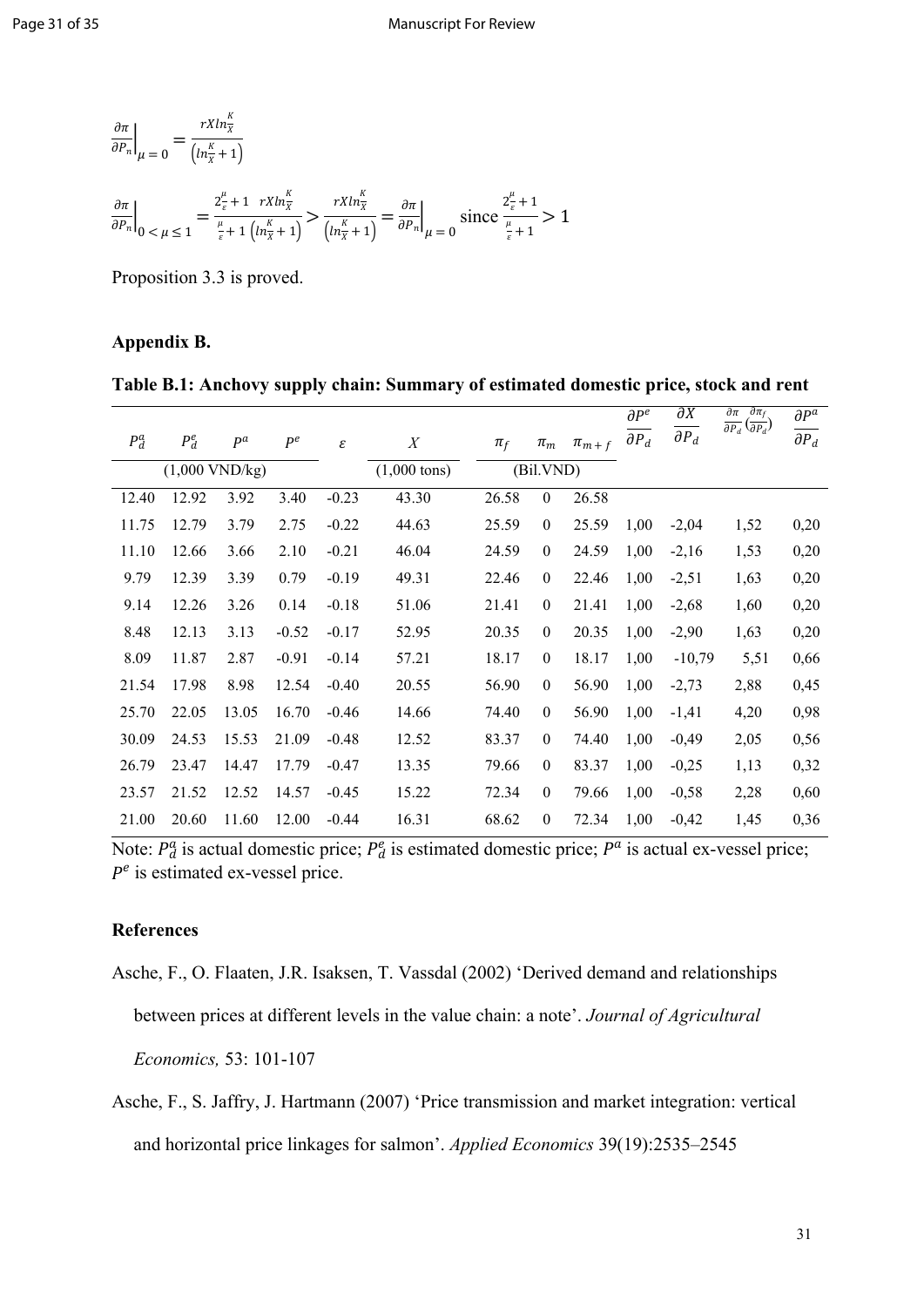- Arya, A., C. Loffler, B. Mittendorf, T. Pfeiffer (2015) 'The middleman as a panacea for supply chain coordination problems', *European Journal of Operational Research* 240(2): 393−400
- Béné, C., B. Hersoug, E.H. Allison (2010) 'Not by rent alone: analyzing the pro-poor functions of small-scale fisheries in developing countries', *Development Policy Review* 28:325–358
- Clark, C.W., G.R. Munro (1980) 'Fisheries and the processing sector: some implications for management policy', *The Bell Journal of Economics* 11:603−616
- Clark, C.W. (2007) *The Worldwide Crisis in Fisheries Economic Models and Human Behavior*: Cambridge University Press.
- Coglan, L., S. Pascoe (1999) 'Separating resource rents from intra-marginal rents in fisheries economic survey data', *Agricultural Resource Economics Review* 28:219−228
- Copes, P. (1970) 'The backward-bending supply curve of the fishing industry', *Scottish Journal Political Economy* 17:69−77
- Copes, P. (1972) 'Factor rents, sole ownership and the optimum level of fisheries exploitation', *Manchester School of Economic and Social Studies* 40:145−163
- Crona, B., M. Nyström, C. Folke, N. Jiddawi. (2010) 'Middlemen, a critical social-ecological link in coastal communities of Kenya and Zanzibar', *Marine Policy* 34(4): 761−771
- Crutchfield, J.A., G. Pontecorvo (1969) *The Pacific salmon fishery: a study of irrational conservation*, John Hopkins Press, Baltimore
- Duy, N.N., N.T. Kim Anh, N.T. Tram Anh (2012) 'Balancing benefits between fishermen and actors in supply chains of capture fish products: the case of skipjack tuna in Khanh Hoa'. *Science and Technology Journal of Agriculture and Rural Development* 6: 11−19. Ministry of Agriculture and Rural Development, Vietnam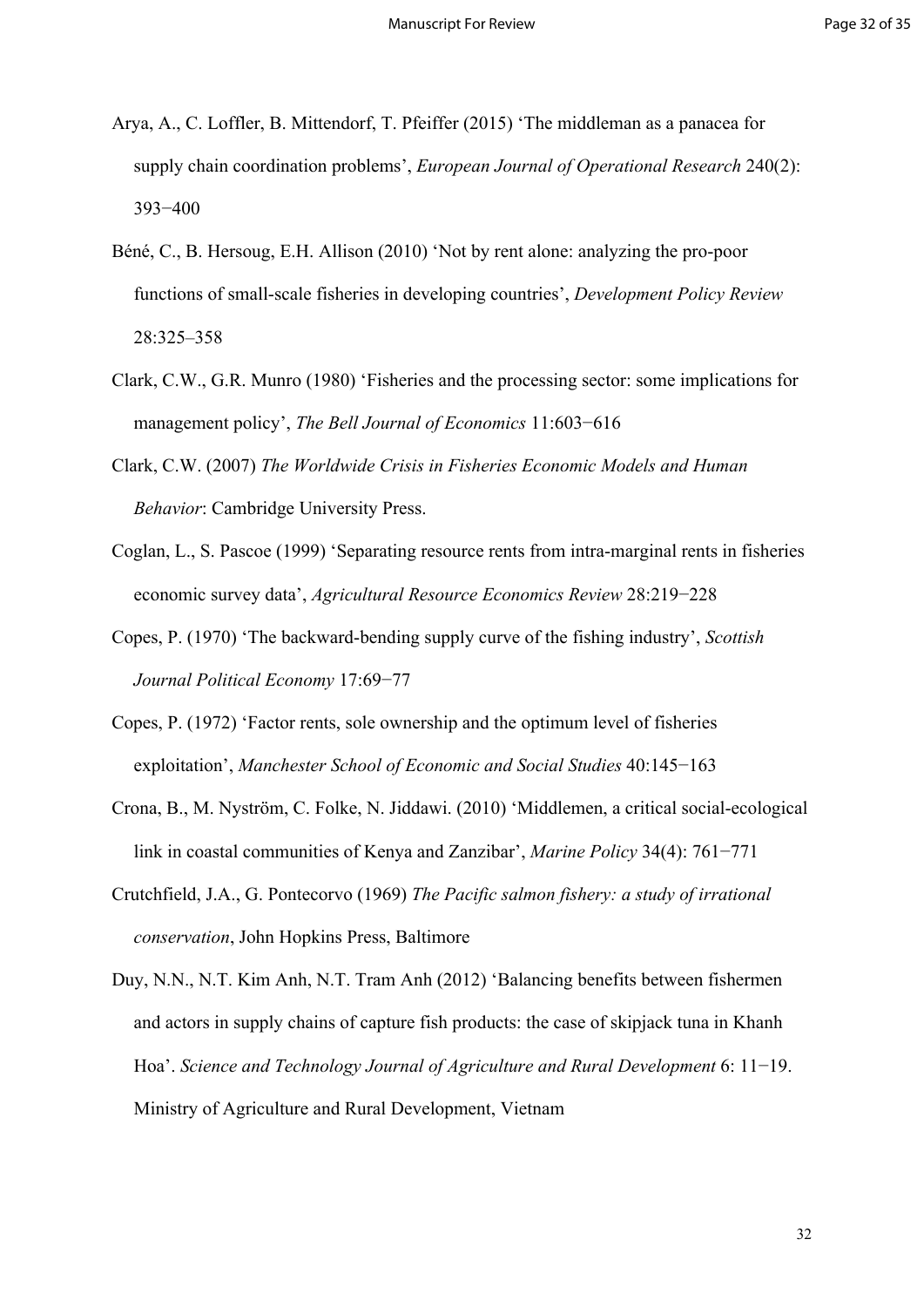- Duy, N.N., O. Flaaten, N.T. Kim Anh, Q.K.T. Ngoc (2012) 'Open-access fishing rent and efficiency - The case of gillnet vessels in Nha Trang, Vietnam', *Fisheries Research* (127- 128): 98-108
- Frandsen, S., A. Kuyvenhoven, J. V. Braun. (2009) *Case Studies in Food Policy for Developing Countries: Domestic Policies for Markets, Production, and Environment* (Andersen P. & Cheng F., Eds.). Cornell University Press. Retrieved from http://www.jstor.org/stable/10.7591/j.cttq45vz
- Flaaten, O. (2018) *Fisheries economics and management*, 2nd Edition. The Norwegian College of Fishery Science, University of Tromsø, Tromsø, ISBN 978-82-8266-026-6 "http://www.maremacentre.com/bioeconomics"
- Flaaten, O., C.E. Schulz (2010) 'Triple win for trade in renewable resource goods by use of export taxes', *Ecological Economics* 69:1076−1082
- Flaaten, O., K. Heen, T. Matthíasson (2017) 'Profit and Resource Rent in Fisheries', Marine Resource Economics 32(3): 311−328.
- Gordon, H.S. (1954) 'The economic theory of a common property resource: the fishery', *Journal of Political Economy* 62:124−142
- Gudmundsson, E., F. Asche, M. Nielsen (2006) 'Revenue distribution through the seafood chain', FAO Fisheries Circular. No. 1019, [Available at] http://www.fao.org/docrep/009/a0564e/a0564e00.htm
- Hannesson, R. (2000) 'Renewable resources and the gains from trade', *Canadian Journal of Economics* 33:122−132
- Hardin, G. (1968) 'The tragedy of the commons', *Science* 162:16−30
- Halsema, A., C. Withagen (2008) 'Managing multiple fishery pools: property rights regimes and market structures', *Environment and Development Economics* 13:775–794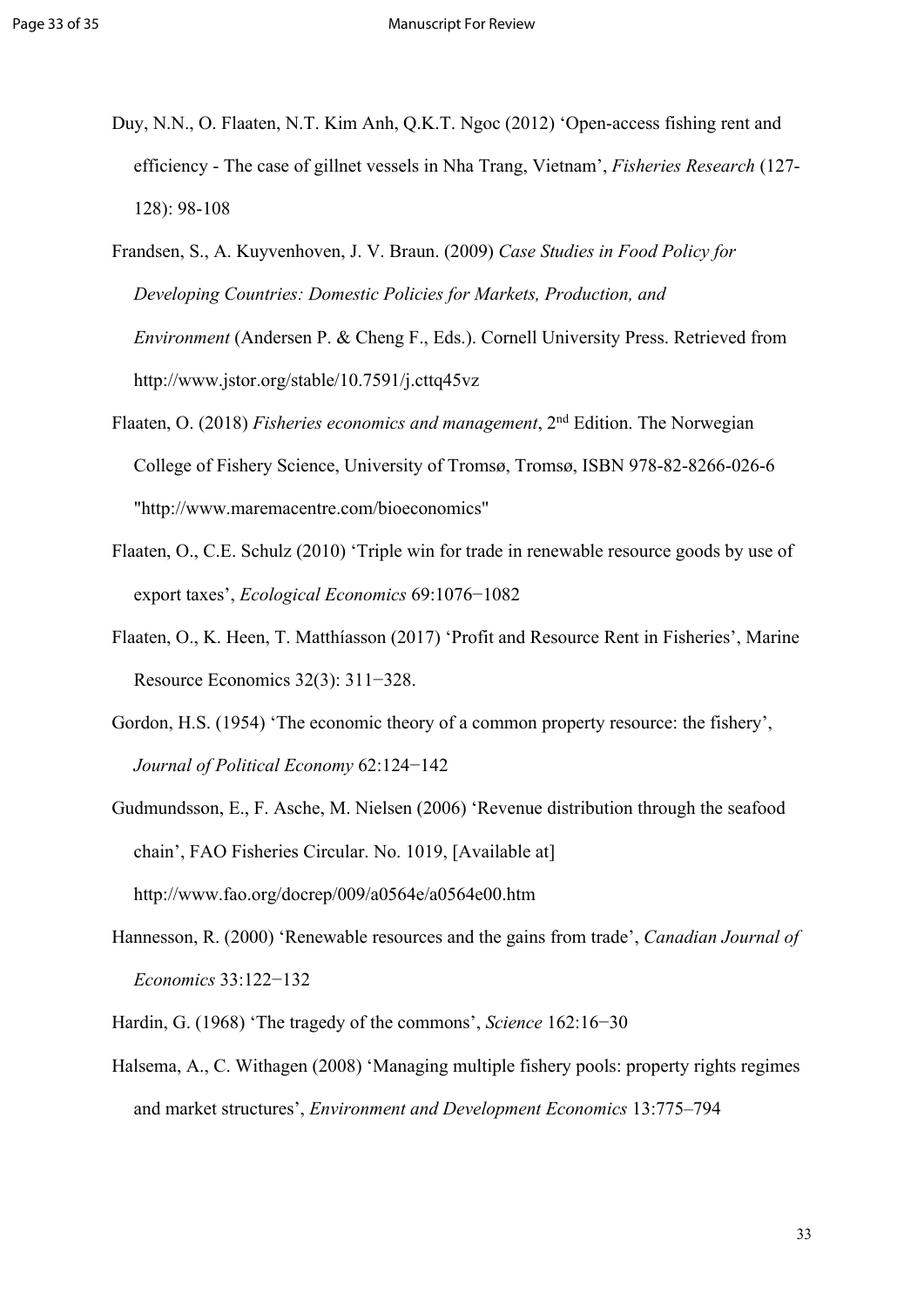- Homans, F.R., J.E. Wilen (1997) 'A model of regulated open access resource use'. *Journal of Environmental Economics and Management* 32:1−21
- Homans, F.R., J.J. Wilen (2005) 'Markets and rent dissipation in regulated open access fisheries', *Journal of Environmental Economics and Management* 49:381−404
- Kronbak, L.G., Squires, D., Vestergaard, N (2014) 'Recent developments in fisheries economics research.' *International Review of Environmental and Resource Economics* 7(1): 67−108
- MARD (2018) 'Annual report to the western and central pacific fisheries commission (WCPEC). Part 1: Information on fisheries, research, and statistics', *Ministry of Agriculture and Rural Development,* Hanoi, Vietnam.
- Masters, A. (2008) 'Unpleasant middlemen', *Journal of Economic Behavior & Organization* 68:73−86
- Munro, G.R., A.D. Scott (1985) The economics of fisheries management. In: Knesse AV and Sweeney JL (eds.) *Handbook of natural resource and energy economics*, vol 2: Elsevier, Amsterdam, pp. 623−676
- Ostrom, E (1990). Governing the Commons: The Evolution of Institutions for Collective Action. Cambridge: Cambridge University Press.
- Ostrom, E (2009). A general framework for analyzing sustainability of social-ecological systems. *Science* 325 (5939): 419-422.
- Nielsen, M. (2006) 'Trade liberalisation, resource sustainability and welfare: the case of East Baltic cod', *Ecological Economics* 58: 650−664
- Quaas, Martin F., M.T. Stoeven, B. Klauere, T. Petersen, J. Schiller (2018) 'Windows of opportunity for sustainable fisheries management: the case of Eastern Baltic cod.' *Environmental and Resource Economics* 70(2): 323‐341.